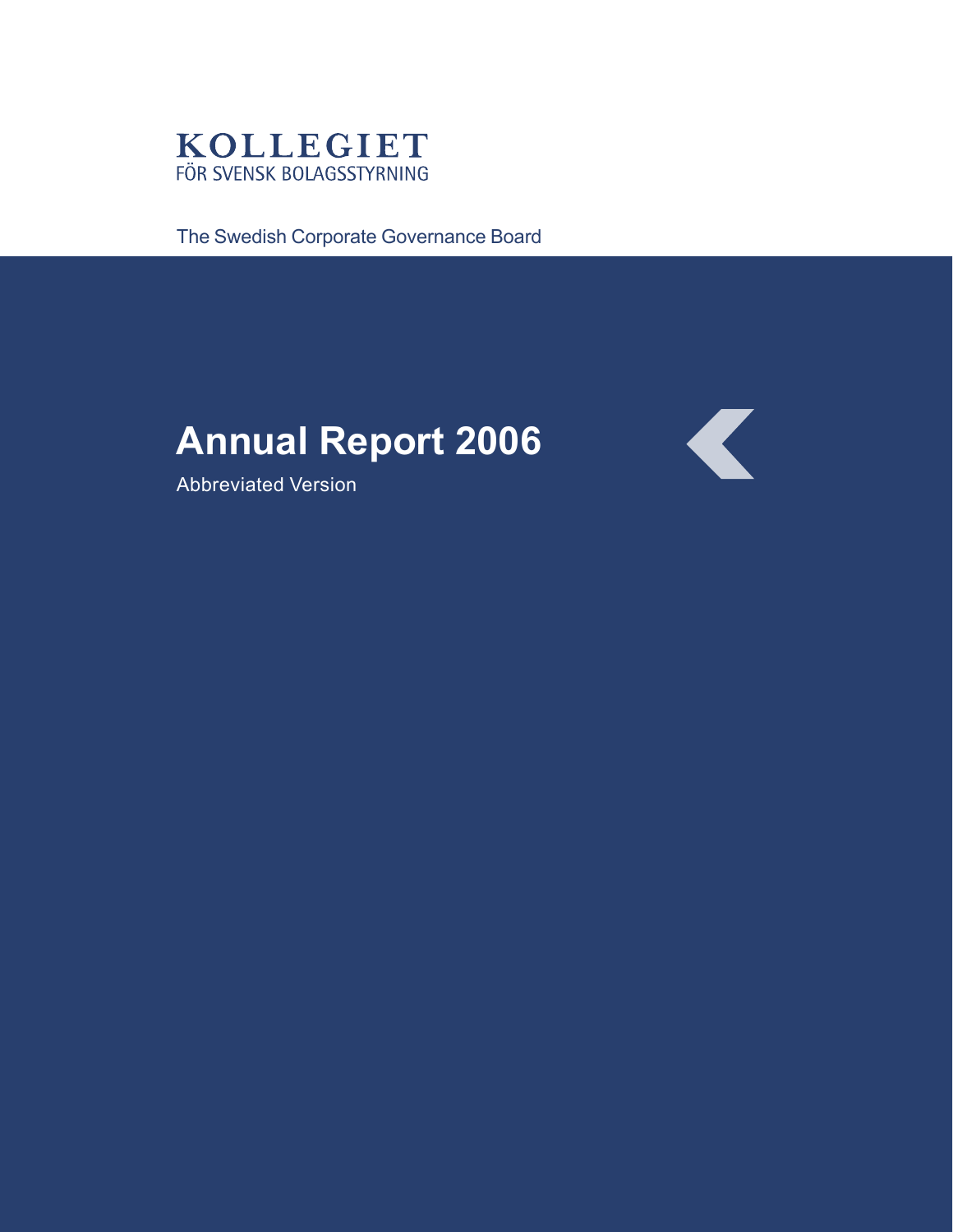# **Contents**

This is an abbreviated version of the Swedish edition, including the Board's report of its first year of activities and the results of the studies of the Code application commissioned by the Board. The Swedish edition also contains articles by external authors, dealing with corporate governance development in general in Sweden and the other Nordic countries as well as a report (in English) on the 2005 review of the UK Combined Code.

| <b>FOREWORD</b>                                                      |                 |
|----------------------------------------------------------------------|-----------------|
| THE FIRST YEAR - WHAT HAVE WE LEARNT?                                | $\mathbf{2}$    |
| THE WORK OF THE BOARD, 2005-2006                                     | 6               |
| <b>APPLICATION OF THE CODE</b>                                       | 10 <sup>°</sup> |
| The Stockholm Stock Exchange - The First Year of the Code            | 11              |
| A Survey of Corporate Governance Reports and Annual General Meetings | 13              |
| <b>Company Reports on Internal Controls, 2005</b>                    | 26              |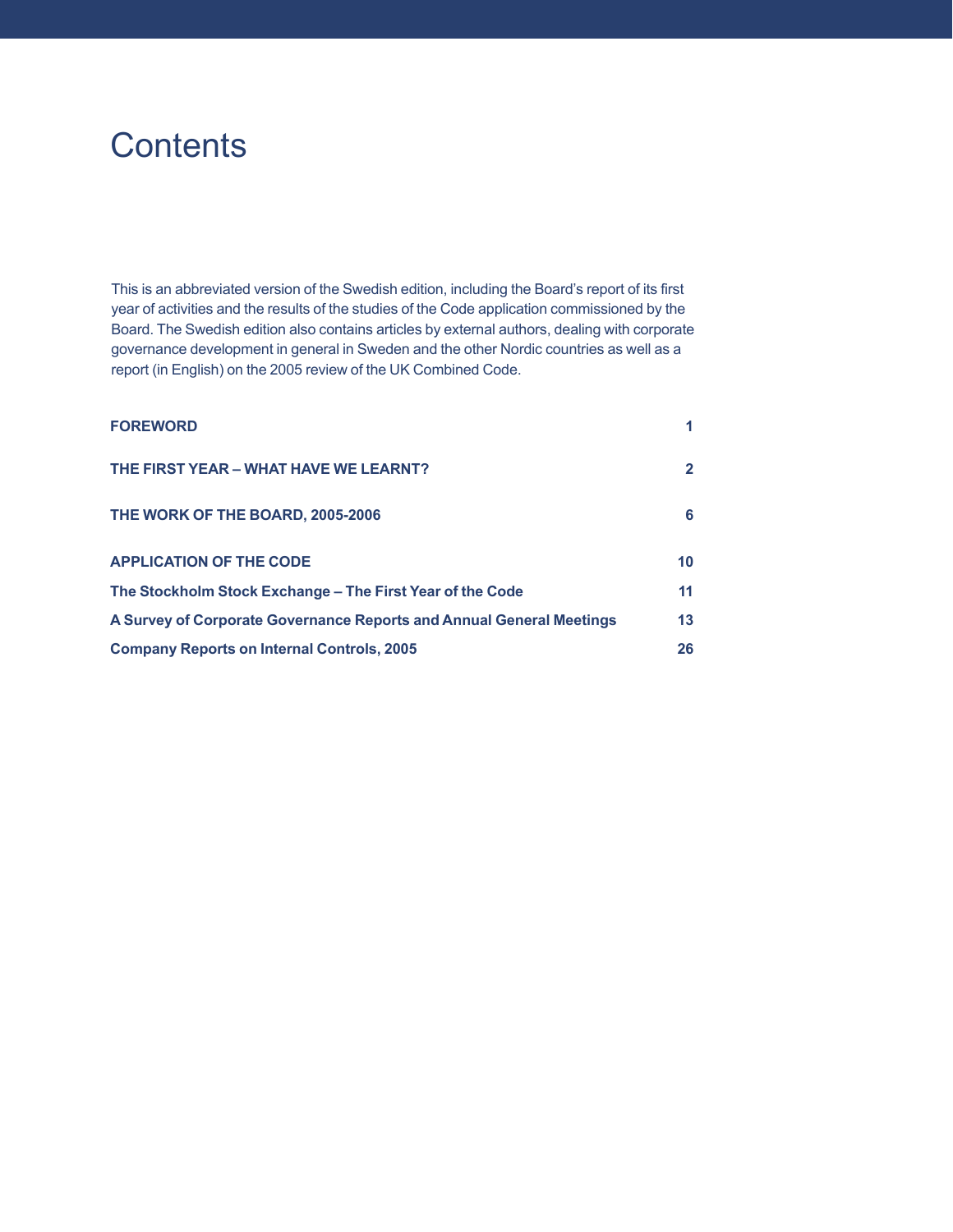# <span id="page-2-0"></span>Foreword

The Swedish Code of Corporate Governance was presented in revised form in December 2004. The Code became compulsory for companies listed on the Stockholm Stock Exchange on 1 July 2005.

The Swedish Corporate Governance Board was set up in 2005 as a vital link in the chain of self-regulation within corporate Sweden. The Board reports to the Association for Good Practice on the Securities Market, which comprises a number of large organizations within Swedish business and industry.

Transparency is a key component of good corporate governance, as are efficiency and loyalty in the boardroom. The work and deliberations of the Board must be characterized by openness, and the working methods must promote open and unbiased discussion, both internally and in its consultations with those who work with the code at first hand.

The first year of corporate governance using the Swedish Code of Corporate Governance is almost at an end and in this report, the Board aims to provide a basis for learning and discussion about Swedish corporate governance. Our ambition is to provide annual information, evaluations and assessments of the development of corporate governance in Sweden, along with a brief survey of developments in other countries and sectors.

In the chapter "The First Year – What Have We Learnt?" we offer a preliminary assessment based on the experience gained from the first year of corporate governance. After a deeper analysis and, we hope, lively public discussion, we will present our conclusions and decisions during autumn 2006. In the chapter "The Work of the Board", we present an overview of the work of the Board since its formation in spring 2005.

The articles in the section "Application of the Code" are written by individual people, and the content is therefore the responsibility of each respective author.

On behalf of the whole Board, I would like to express my hope that this document will provide a basis for continued constructive debate on the Swedish Code of Corporate Governance and other corporate governance issues.

Stockholm, June 2006

Hans Dalborg Chair of the Board

During the year, the Board comprised the following members:

| Chair                   | Hans Dalborg            | Co-opted Member                      | Jukka Ruuska |
|-------------------------|-------------------------|--------------------------------------|--------------|
| Deputy Chair            | Lars Otterbeck          |                                      |              |
| <b>Ordinary Members</b> | Lars-Erik Forsgårdh     | Secretary                            | Per Lekvall  |
|                         | <b>Kerstin Hessius</b>  |                                      |              |
|                         | Leif Lindberg           | Adviser – Communications Lars Thalén |              |
|                         | <b>Anders Malmeby</b>   |                                      |              |
|                         | Marianne Nilsson        |                                      |              |
|                         | Marianne Nivert         |                                      |              |
|                         | <b>Michael Treschow</b> |                                      |              |
|                         | Anders Ullberg          |                                      |              |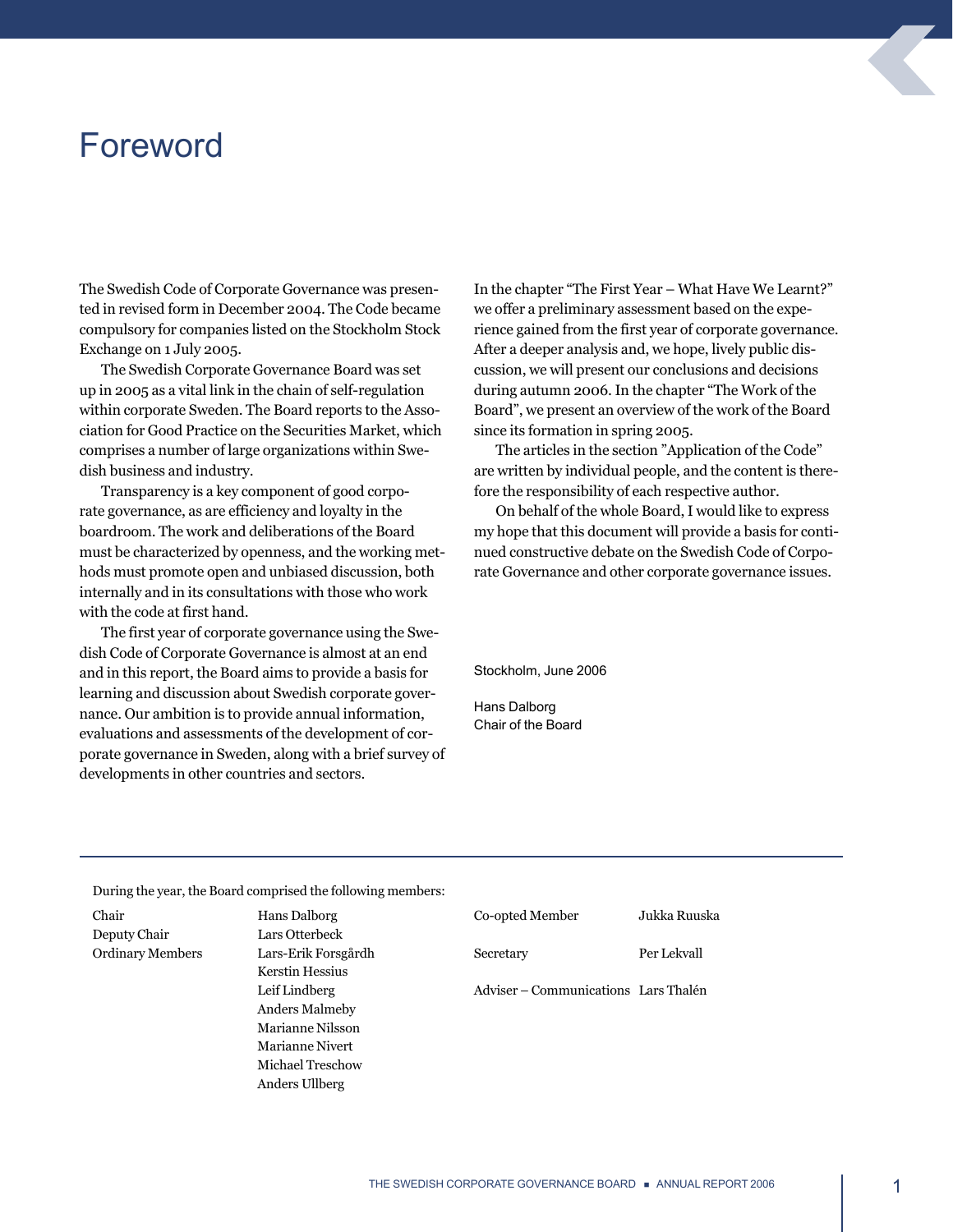# <span id="page-3-0"></span>The first year – what have we learnt?

Sweden need a code of good corporate governance in order to defend the competitiveness of Swedish listed companies and Swedish listings on the international capital market, to reinforce Swedish confidence in how Swedish listed companies are run and to avoid unnecessary legislation by exercising competent and appropriate self regulation.

 The Swedish Code of Corporate Governance is based on Swedish legislation and Swedish ownership conditions, but must be adapted to international conditions, (primarily Nordic and European), as far as possible. It should be easy to use by virtue of its simplicity, clarity and avoidance of unnecessary detail. Corporate governance must be more a question of quality than of quantity.

 In this report, the Swedish Corporate Governance Board presents a number of general observations regarding application of the Code so far and some conclusions in anticipation of future reviews of the Code. We also highlight some areas where we feel that certain modifications of the Code or its application might already prove beneficial.

# General Observations

The general view of the Board is that the Swedish Code of Corporate Governance has been applied sensibly and that its use has spread well beyond the sectors in which it is compulsory. The first year has shown that there is both room for improvement in the field of corporate governance and a need to defend the Nordic corporate governance model internationally.

#### **Content and form**

Codification means that less time will need to be spent on form and more can be devoted to content, i.e. discussion of strategies and business issues. When the rules exist in written form, the spoken word can be devoted to business, whether in the internal work of the company, in the boardroom or at the annual general meeting. This has been seen already during the first year, e.g. less time has been spent on points of order at annual general meetings. Reports on the work of the board, the audit and decisions on remunerations may result in longer AGMs, but this does not necessarily mean that business-critical decisions receive less focus.

#### **Target group**

Application of the Code was limited to the largest companies listed on the Stockholm Stock Exchange – seventy seven companies initially, with eight more added in May 2006. This seems to have been a wise starting point. The companies covered by the Code have applied it, and the assessments made by other actors show that the effects of the Code have spread to other listed companies and unlisted companies on a significant scale from the very beginning.

#### **Comply or explain**

The small number of explanations found within the framework of "comply or explain" shows that the Code has not been impossible to apply or comply with in practice. Companies, the stock market and the media have shown the maturity required by a "comply or explain" system. Explanations have usually been detailed and well founded, and in principle been neither misinterpreted nor abused.

The only item in the text of the Code that was impossible or inappropriate to comply with was the section on internal controls regarding financial reporting. When the transition period proved too short for companies and auditors, the Board provided a general provisional solution.

#### **The role and responsibility of owners**

The discipline of corporate governance has its origins in the fact that more and more listed companies have an increasingly widespread ownership, both nationally and internationally. The aim is to ensure that the shared interests of the owners are reflected in the way the company is run. Good corporate governance is a prerequisite for a competitive capital market.

The Swedish Code emphasizes that large shareholders should make use of their possibilities to exert influence on listed companies at AGMs. Most institutional owners do this actively, whereas the opposite has been true of others. International institutions often use proxies with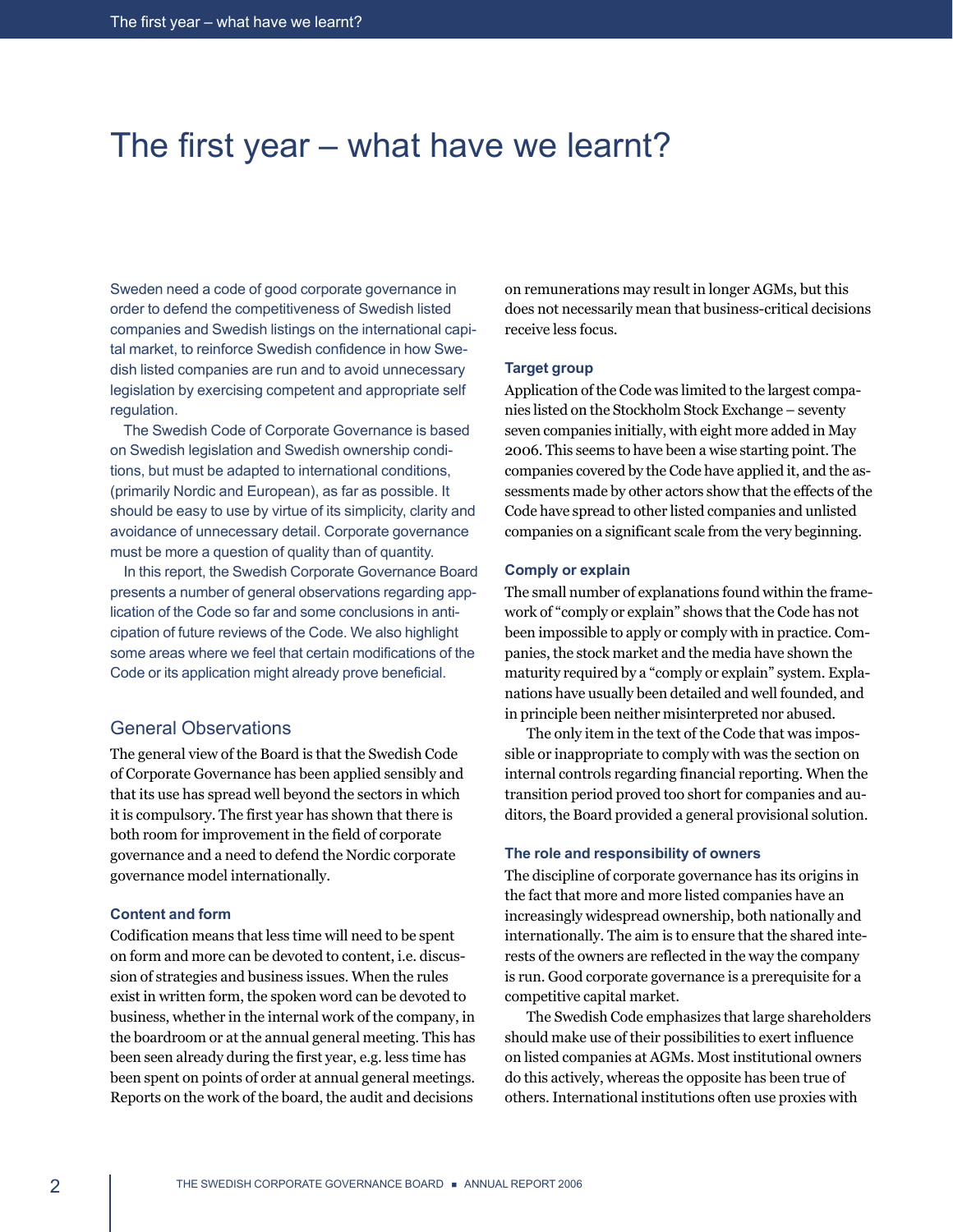fixed mandates and a simple "No" on their ballot papers. On issues with a strong protection of minority interests, requiring up to 90% support at the AGM, this can create problems. Meetings can be unable to make decisions on certain issues, and in certain cases, it is debatable whether this would be in the owners' interest. The situation is fundamentally an expression of something positive: More owners are participating at AGMs and voting. However, the tendencies apparent at AGMs in 2006 ought to lead to a broad debate and some soul searching among certain actors.

Some of the questions that have been brought into focus are: How should proposals be communicated to major shareholders in order to gain support before the annual general meeting? How can advisers learn enough about the Swedish Companies Act to be able to offer advice in the interests of their clients? Should delegates accept situations whereby they attend an annual general meeting with a set of fixed yes or no ballot papers, and if so, how should they behave so as not to spread confusion? How should the annual general meeting be led and run with documentation of yes and no votes? Should articles of association and voting rules be adjusted to meet these circumstances? Can Swedish legislation continue in the long term to have rules on matters which do not exist in other markets, such as annual general meeting decisions about discharging boards from liability?

# A General Review

After just one year, it is too early to judge whether the Swedish Code of Corporate Governance fulfils its purposes and whether it meets the criteria for a good code originally set out. The Board has assumed that a couple of years are needed at large corporations before a general review of the Code can be carried out and presented in the light of experience, changes in the business environment and the application of the Code in all listed companies.

In December 2005, the Board held a meeting with around 50 representatives of companies covered by the Code. Based on the experiences of these representatives' work in applying the code in large companies, along with the assessments presented in this report, the Board can already propose a number of guidelines for further development of self-regulation.

**1. Legislation should not undermine self-regulation**  As explained elsewhere in this report, the Board has raised two issues regulated by the Code which have been the subject of legislative initiatives with similar implications but less flexibility: Gender balance on boards of directors and decision making processes regarding senior management remunerations.

In both cases, there is a risk of confusing the conditions for political democracy with those of the market. It is vital that legislators do not limit or control the rights of owners to appoint people to represent them or restrict their abilities to compete for competence.

For those who seek to introduce certain systems or rules in all major companies, legislation has the advantage of covering a greater number of companies than is covered by the Code. However, as this report shows, the Code is applied by a much larger group in practice, having spread to a significant number of smaller listed and unlisted companies. Owners press for suitable solutions in each case. This shows that self-regulation works and leads to better corporate governance. Legislation is therefore unnecessary and parliament should be cautious about legislating on issues already regulated in the Code.

#### **2. Nordic co-ordination of corporate governance codes**

A further reason for legislators to refrain from detailed regulation is the process to harmonize the Nordic codes for corporate governance, initiated by the Board. Legislation and conditions of ownership in the Nordic countries are sufficiently similar that a single code may be possible in the future. Such a vision may be complicated and time-consuming to realize, but would make life easier for those companies that are listed in more than one Nordic country or would like to be so.

The international trend of greater demands on how large companies are run and how they behave will lead to numerous schools, principles and demands. Where such demands are an expression of individual actors' considerations, they may reflect different investment philosophies and ownership principles, but when they are gathered into corporate governance codes for entire markets, or even national or European legislation, it is essential that there be as much co-ordination as possible.

#### **3. Avoid unnecessary detail**

It is clear from the debate surrounding the Code that there are some areas where the level of detail required by the Code is perhaps unnecessary. Any major review should avoid increasing the complexity and detailed regulation in the Code.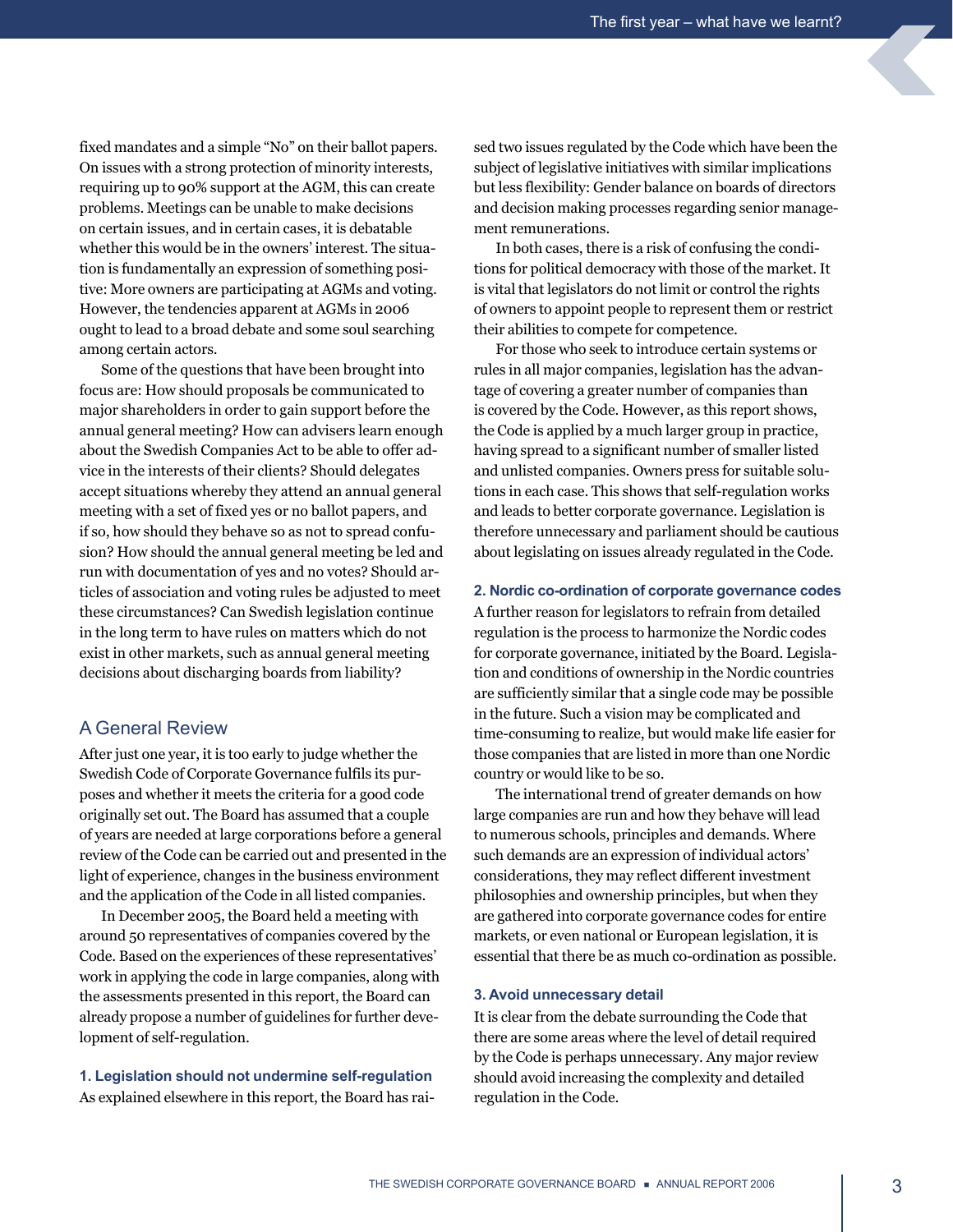# Lessons Learned in the First Year

Some of the concrete areas covered by the Code have already been the focus of discussion. After closer examination of these and a broader debate, the Board will decide whether to leave the issues raised until a larger review is carried out or whether more immediate solutions are required, as was the case with the issue of internal controls.

Two methods will be used in the short term to address the problems and opportunities that have been identified: Modification of the Code and/or development of appropriate practices within the existing framework of the Code together with those who work with the code in practice.

#### **1. Modification of the Code**

Modifications can take the form of changes in the text of the Code or of interpretations or instructions based on the existing text, and these will receive priority consideration by the Board. Any decisions will be announced in time for them to be applied during the following corporate governance season.

#### **2. Development of good practice**

By the development of appropriate practices we mean that the Board can initiate and encourage sharing of experiences where actors in the market can test and develop best practices.

The meeting held in December 2005 with a large group of owners, directors, company executives, experienced chairs of AGMs and selected advisers will be followed up by a similar meeting in 2006. The agenda will include areas where evaluation has shown that certain norms in the Code have been applied in different ways with different results. The aim is to spread knowledge about the smoothest solutions.

# Issues for Continued Consideration in 2006

There are a number of problem areas that the Board intends to examine this year and consider whether action should be taken and, if so, whether they require modification of the Code or the development of new practices. This section highlights three examples.

#### **1. Improved annual general meetings**

The increased use of proxy voting has led to a debate on how the ownership role should be exercised. Some reasons for this debate are that proxies for predominantly foreign institutional investors have sometimes voted against discharging boards from liability or against nominations to boards without providing reasons or offering alternatives; that decisions have been made by very small groups of attending shareholders following large numbers of abstentions; and that proxies have reported different voting records on the same issue to different owners. The questions raised by such behaviour should be addressed by the actors concerned, but they will also be discussed by the Board.

*The Swedish Personal Data Act* states that the wishes of any participants at an AGM not to have their names published in minutes that appear on the internet must be respected. This problem has often been solved relatively simply, whereas other cases have attracted a great deal of attention. This is a good example of how simple solutions should be spread to the wider community.

The Code does not address the hotly debated issue of whether it is appropriate for *the chair of a company to lead the annual general meeting*. The issue has generally been addressed by nomination committees in the companies covered by the Code. The result has been that the chair of the board has been elected as chair of the AGM in approximately half of the companies. The arguments for and against this solution take up the need for legal competence in certain situations, the importance of having a company chair who is visible and known to the owners and doubts about being able to combine the two roles when controversial issues are raised. Perhaps companies' experiences can be documented to help those who are considering the question for future meetings.

The Code offers the AGM the opportunity to *elect a nomination committee or determine a procedure* for how the nomination committee will be appointed for the next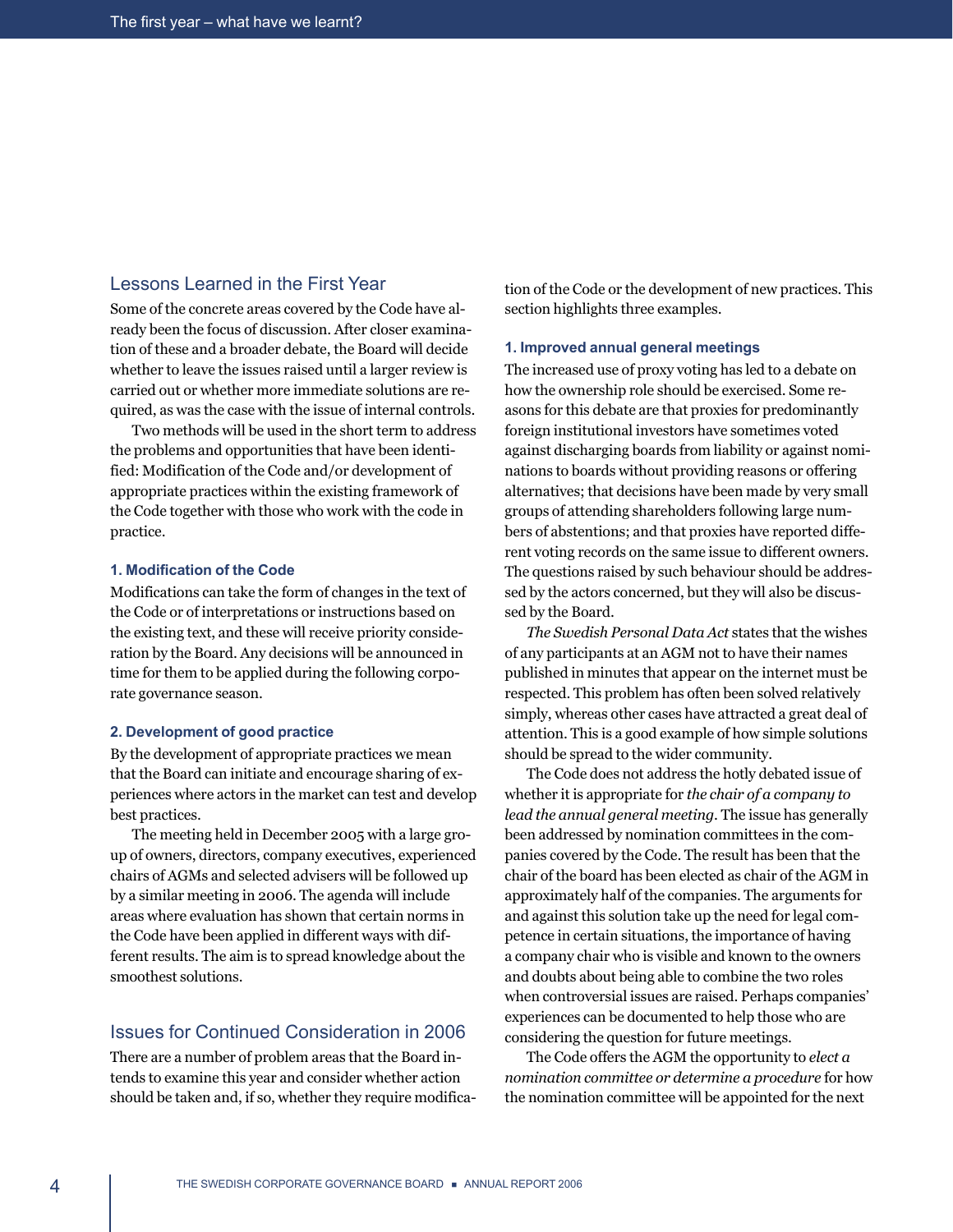meeting. In some cases, presentation of the procedure has been extremely detailed, whereas other companies have chosen provisional procedure to follow, thus reducing the need for oral presentations at future AGMs. Such flexible solutions can facilitate smoother, more efficient AGMs.

The report on the work of the board of directors and the presentation of complex proposals, e.g. incentive programmes, have in some cases consisted of *reading the written material aloud*, with a focus on procedures and legal details. At times, this has been perceived as quite time consuming. In other cases, the written material has been taken as read, and there has been a full presentation of the board's business discussions and a clear summary of the proposed rewards system. Perhaps the latter model can be developed into an accepted practice.

### **2. Areas where Swedish corporate governance may be difficult to understand fully in an international context**

The appointment of *nomination committees* comprising owner representatives is unique in the international perspective. In the Anglo-Saxon model, a nomination committee is a committee within the board. Internationally, there is both scepticism and interest regarding the Swedish model, but it is uncertain whether other countries will develop similar solutions or whether owners outside Sweden may be prepared to participate in the work of Swedish nomination committees.

The issue of company directors' independence has been the focus of some debate. This partly concerns the definition of independence, where the Swedish code differs from most other codes, and partly the issue of how directors' dependence or independence is determined, as there appears to be some uncertainty regarding how the Code should be interpreted. The importance of this question will be heightened when the application of the Code is extended to smaller companies.

#### **3. Rules that have proved difficult to interpret or apply**

The *certification statement*, required in conjunction with the directors' signatures in the annual accounts according to the Code, has been widely discussed and has been

questioned by some as not adding anything to the legal liability requirements. At the same time, the Board notes that the vast majority of companies have found it reasonable to comply with this rule. Furthermore, it is likely that such a statement will be included in the legislation when the EU Commission's Transparency Directive is implemented in Sweden. The rule will then be removed from the Code.

The Board will evaluate the developments in reporting related to internal controls in Sweden and internationally. The Board will then consider whether there is a need for a separate report on internal controls or whether this can be included as a part of the Corporate Governance Report.

On the basis of this year's reporting season, the Board will also consider initiatives which aim to avoid overlap in corporate governance reporting and other parts of the annual report.

At the same time as conducting a deeper analysis of these and other issues, the Board will also be actively following the ongoing debate among those who work with and are affected by the Code.

# Appropriacy and Usability

In conclusion, the Swedish Corporate Governance Board is convinced of the need for a Swedish corporate governance code. We will continue to promote this self-regulation model for improved corporate governance as a norm for more and more companies and to work to ensure that it is not undermined by detailed legislation.

The Board pays close attention to the appropriacy of different rules and will take initiatives regarding modifications or development of new practices if this can improve and simplify application of the Code. Any future review of the Code will be characterized by an ambition to avoid unnecessary complications for the work of multinational companies or owners and to meet strict demands for usability.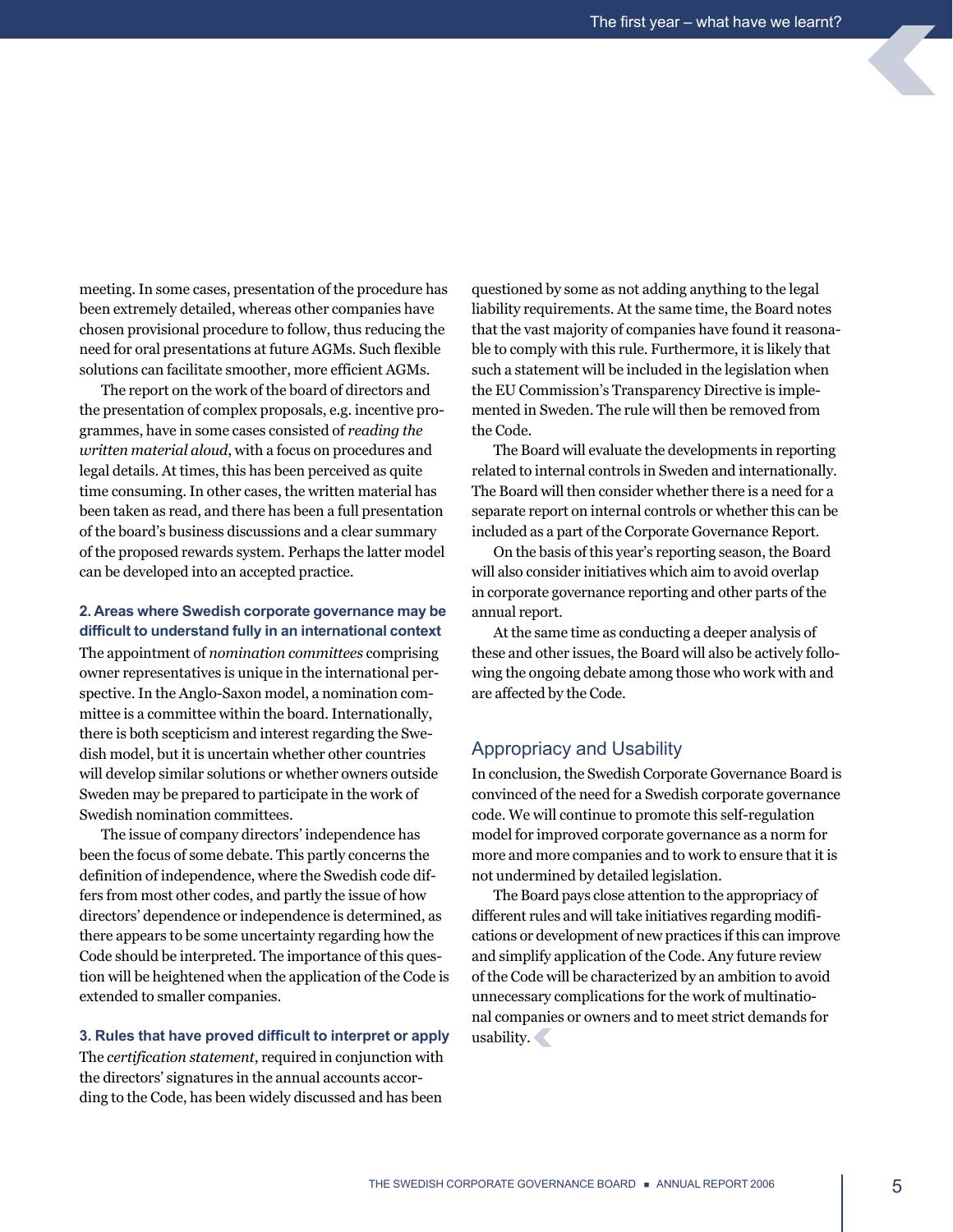# <span id="page-7-0"></span>The work of the Board 2005-2006

This chapter gives a general overview of the work of the Board during 2005-2006. More details about individual activities can be found on the Board's website, www.bolagsstyrningskollegiet.se.

# The Role of the Board in Swedish Self-Regulation

The work of the Board is just one part of the corporate sector's self-regulation in the securities market. This regulation adopted a new structure in 2005, when the associations for stock market issues and for the development of generally accepted accounting principles, along with their underlying organs, were amalgamated to form the new Association for Generally Accepted Principles in the Securities Market. (See figure below.) The new Association is financed by fees from listed companies and its owners.

The aims of this change are to provide a better overview and to improve the efficiency of corporate self-regulation, as well as to ensure long term financing. There is

a strong tradition of self-regulation in corporate Sweden, designed to complement legislation with "soft regulation", which can often involve higher demands than those exerted by coercive rules. Swedish business and industry thus hopes to avoid unnecessary, far-reaching and unfocused legislation that may distort markets and restrict the growth and dynamics of business.

# The Mission of the Board

The mission of the Swedish Corporate Governance Board is to promote the positive development of corporate governance in Sweden. Its role is to ensure that Sweden continuously has a relevant, modern, effective and efficient corporate governance code for listed companies, and it initiates and participates in discussion and debate on current corporate governance issues. The Board is also prepared to take part in international development work within the field.

The Board is responsible for determining norms for good corporate governance of listed companies. It does

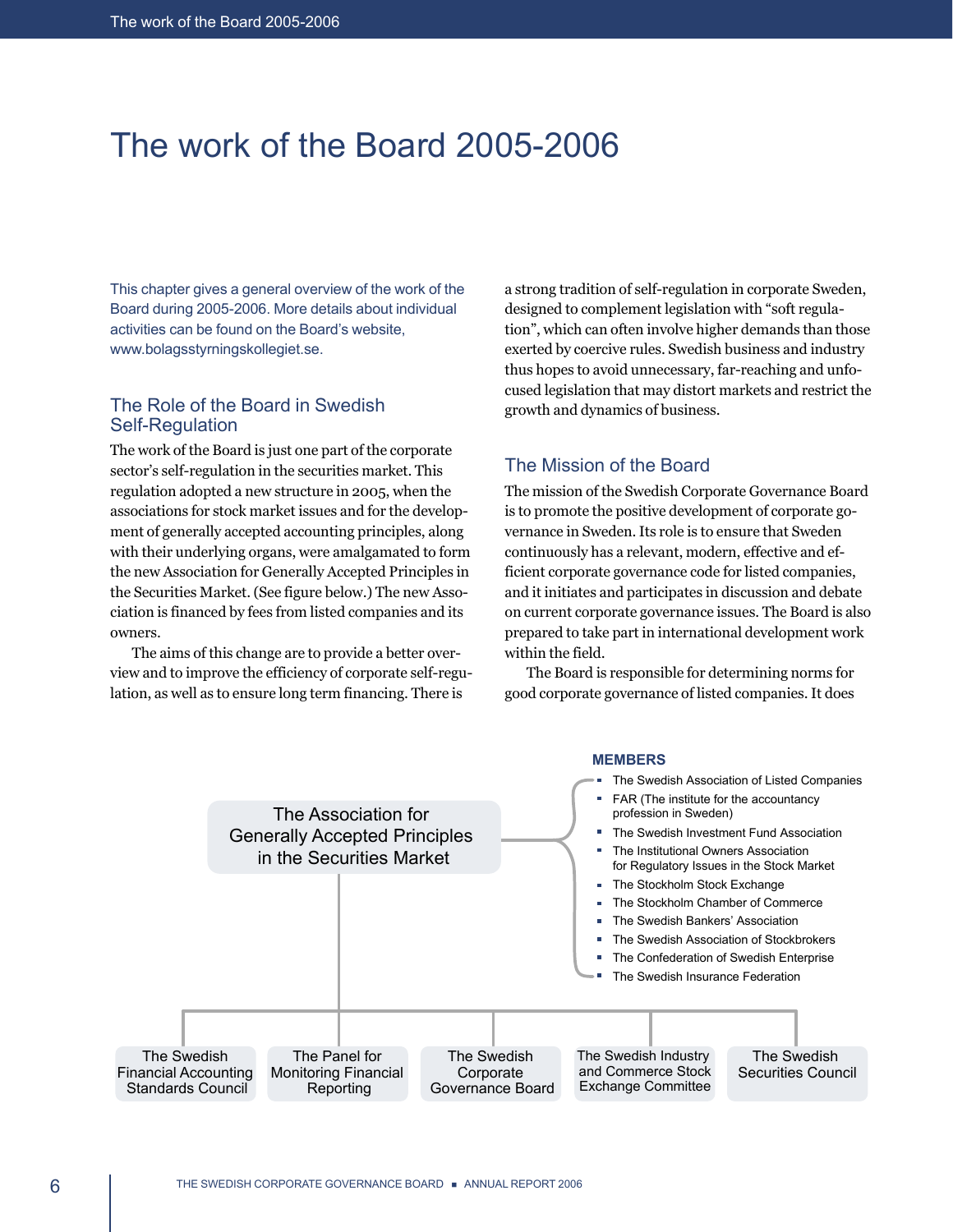this by monitoring and analysing how companies apply the Swedish Code of Corporate Governance on a general level and by making any changes to the Code that are then deemed necessary. The Board has no supervisory or adjudicative role regarding individual companies' application of the Code however. These roles belong to the Stockholm Stock Exchange and the actors on the capital markets respectively.

When considering the necessity for adjustments to the Code, the Board continuously monitors how it is applied through direct contacts with those responsible for corporate governance, such as owners, company directors, company executives, auditors, lawyers and other advisers. The Board systematically gathers and analyses the experiences of companies in their practical application of the Code. The Board also closely follows the general debate on the subject, changes in legislation and regulations concerning corporate governance, developments in other countries and academic research in the field. The Board always provides open information on its work and opinions.

# The Work of the Board

Since its formation in February 2005, the Board has held eight minuted meetings. Much of the first half of 2005 was spent establishing the Board and its operations. A secretariat was set up, statutes and rules of procedure were formulated and a first version of the Board's website was developed. Subsequently, an increasing proportion of the Board's work has been devoted to actual matters of corporate governance. A general presentation of this work can be found in the next section. The goal of the Board's work is to create and maintain a high level of confidence in Swedish listed companies among Swedish and international investors and among the Swedish general public. To facilitate follow-up of this goal, a "Code Barometer" has been developed. This is a system to measure the attitudes of these target groups regarding Swedish corporate governance and the impact of the Code. To provide a basis for evaluation of future survey results, an initial base measurement was carried out in autumn 2005, and the results were published on the Board's website. The aim is to conduct follow-up surveys at regular intervals.

In December 2005, the Board arranged a special meeting for representatives of companies and organizations affected by the Code. The aim was for the Board to have a direct dialogue with a number of people actively involved in corporate governance to hear their views on the Code and the future role and work of the Board. Around fifty people attended the meeting, and the discussion focused on three main issues:

- Confidence in the Swedish corporate governance model among foreign investors.
- <sup>n</sup> How the Swedish Code of Corporate Governance is viewed by those who have started applying it.
- The Board's follow-up work on how companies apply the Code and which issues require special attention prior to any future review.

The main points covered and the Board's conclusions can be found on the Board's website. One of the topics of lively discussion was the Code's reporting requirements concerning internal controls. A number of companies had not had sufficient time to develop systems and routines to be able to report confidently on how well their internal control mechanisms had worked. It was also found that there is no clear and generally accepted framework that can be used for auditing these reports. As a result of this discussion, the Board issued a statement on the application of this rule in reports for 2005. (See next section.)

Throughout the year, the Secretary and members of the Board have participated as speakers and debaters at seminars and in other forums where Swedish corporate governance has been discussed. In June 2005, media representatives were invited to a seminar to raise awareness about the Code and Swedish corporate governance in general. More information on this seminar can be found on the Board's website. The Board has also been invited to present the Code and its application to a number of companies and organizations.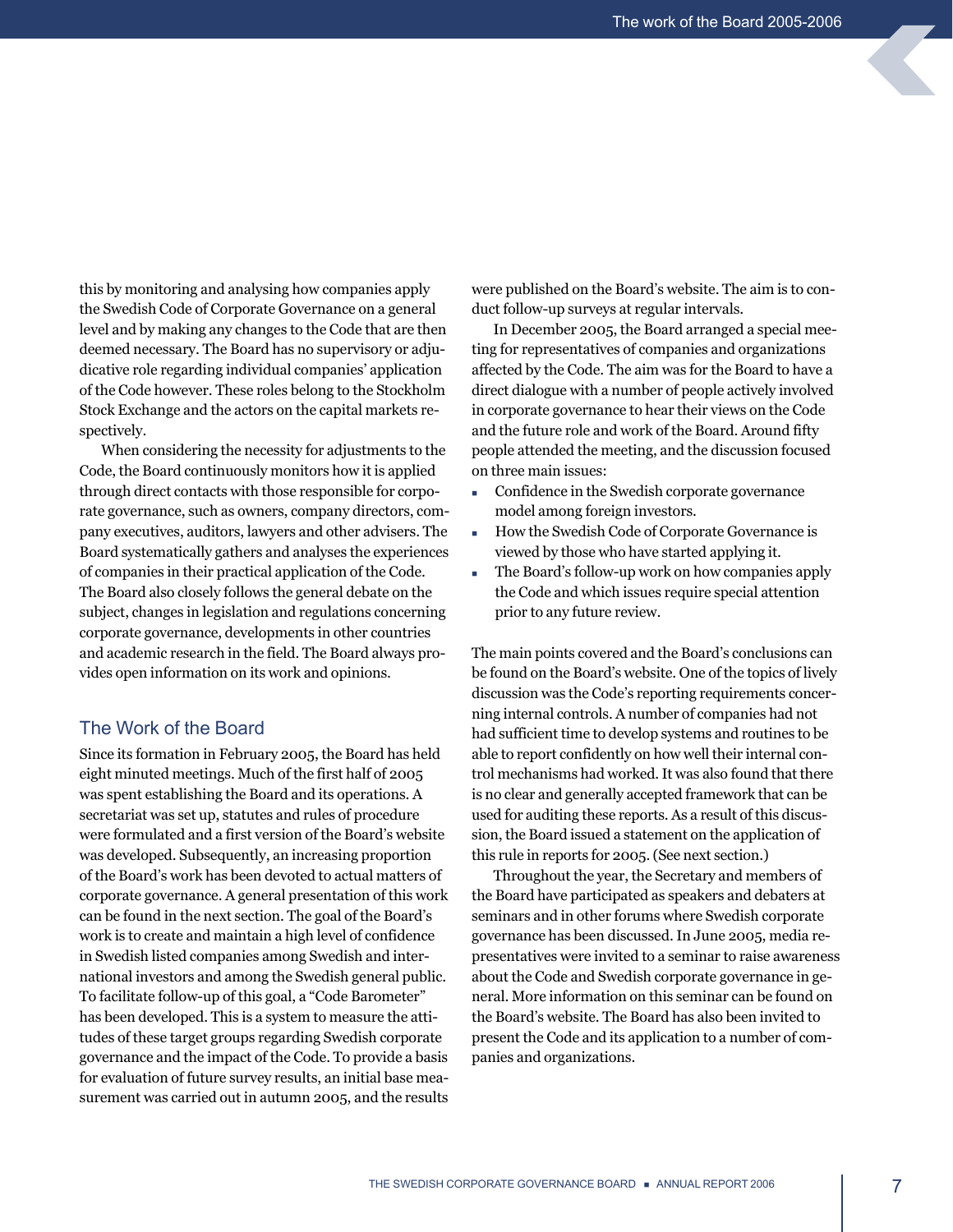# Key Issues Addressed During the Year

The Board has focused on a number of concrete issues in its first year. Here we present some of the most important.

# **The International view of Swedish corporate governance**

In spring 2005, American corporate advisers ISS, (Institutional Shareholder Services), and the British index provider FTSE published a study which ranked a large number of companies in 24 countries in an FTSE ISS Corporate Governance Index based on companies' reporting for 2003. The majority of the 47 Swedish companies in the study received very low scores, and Sweden finished bottom of the list of countries analysed. The study was presented as a first step in the establishment of a system for rating companies according to the alleged quality of their corporate governance.

The Board contacted ISS and gained access to the material on which the study of the Swedish companies was based. Our analysis showed that the study has a predominantly Anglo-Saxon view of corporate governance and in many cases is based on misinterpretation or lack of knowledge of Swedish legislation and Swedish corporate governance. At the same time, there are a number of criteria on which Swedish companies could improve their ratings significantly through simple measures such as increased or improved reporting. As a service to the companies concerned, the Board distributed information on the FTSE ISS study and the Board's analysis, along with suggestions of how companies can avoid the most flagrant misunderstandings and undeserved negative assessments by relatively simple means. This material is available on the Board's website.

In April 2006, the Board gained access to a similar study based on companies' reports for 2004. This showed that Sweden was still well down the list of rankings, in 22nd position of 34 countries, and that the reasons for Swedish companies' poor ratings were essentially the same as in the previous year. The Board has now taken up a dialogue with ISS in order to explain more about corporate governance in Sweden and, as far as possible, to remove misunderstandings and inaccuracies for future ranking of Swedish companies.

### **Gender representation at board level**

In June 2005, the government set up an inquiry to present a proposal for legislation on gender representation on company boards of directors. The Board has voiced its strong objections to any such legislation, both to the inquiry and to the Ministry of Justice. These objections are outlined briefly in the previous chapter.

#### **Internal controls**

The rule that received most criticism during autumn 2005 was the Code's requirements regarding reports on internal controls. This was also the subject of much discussion at the aforementioned meeting in December 2005. Many companies had not had sufficient time to develop the necessary routines to be able to report reliably on how their internal control mechanisms had worked, and auditors expressed difficulty in analysing these reports due to the lack of a clear framework in which to work.

The Board acted upon these views and issued a statement on 15 December 2005 which allowed companies to limit their 2005 reporting to a description of how their internal controls were organized. They would not be obliged to report on how well the control mechanisms had worked nor to have the report audited. This initiative was positively received by the market, and a number of companies made use of this possibility.

#### **Nordic harmonization of codes**

During this first year, the Board, along with OMX, the owner of six Nordic stock exchanges, has initiated a dialogue with corporate governance representatives in other Nordic countries to discuss the possibilities of increased harmonization of the countries' corporate governance codes. The Board feels that such a development is extremely desirable, not only to make life easier for companies operating across Nordic borders, but also to support the ongoing integration of the Nordic stock exchanges. Common Nordic positions and activities would then have a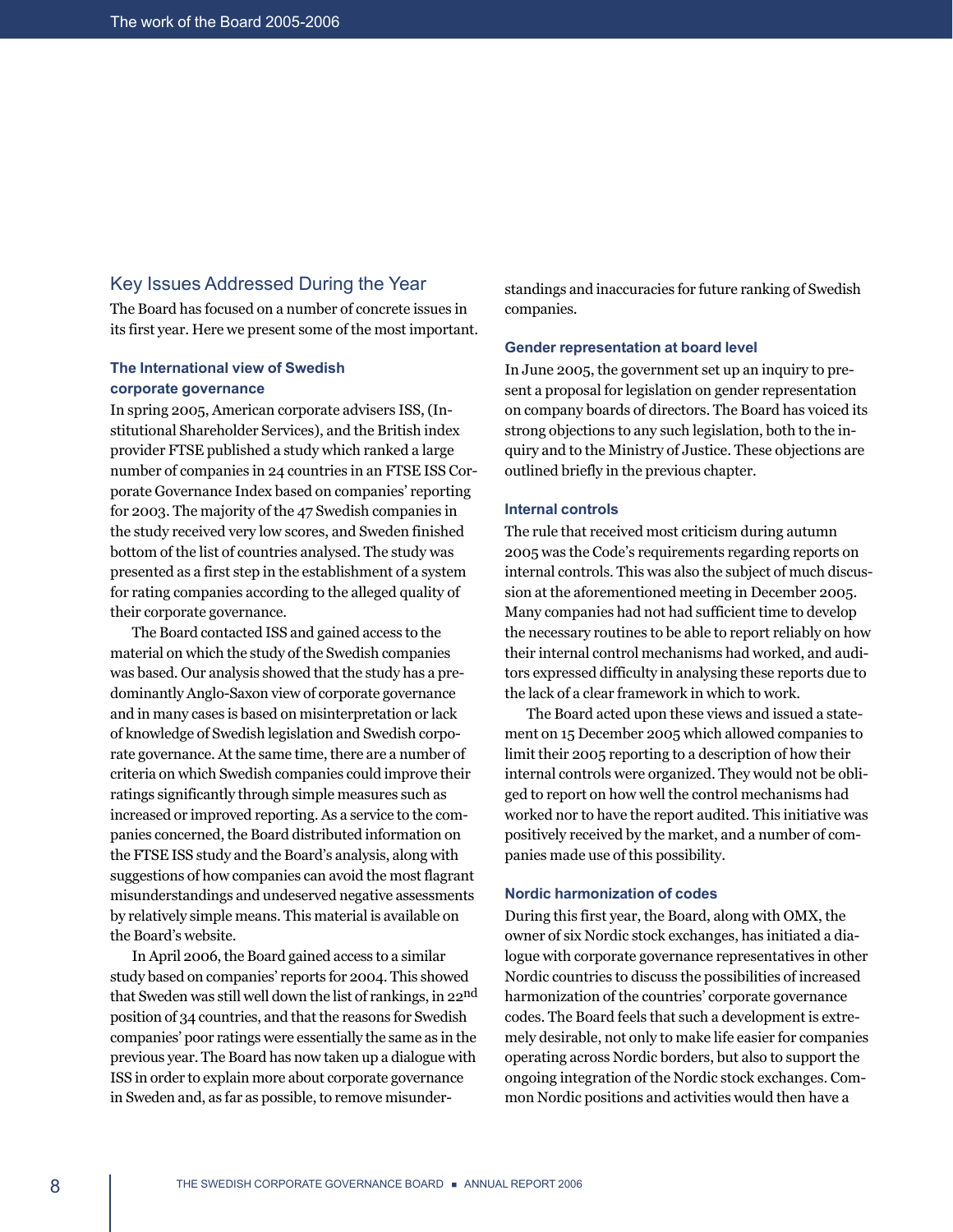much greater impact on the development of the EU. One difficulty in the current circumstances is the differences in how the codes are administrated and organized in the four countries. Furthermore, not all countries have a formal code monitoring body with which discussions can take place. As a first step, the Board hopes that all Nordic countries will establish such bodies to act in further negotiations on these issues.

### **Legislation on remuneration of executive management**

In autumn 2005, the Swedish government began work on a proposal for legislation to require AGMs to decide upon principles for top executives' remunerations packages and that these packages be presented on an individual level. The Board voiced objections to this, particularly the requirement of individual presentations of remunerations made to those below chief executive level. When the Bill was presented in April 2006, this requirement had been replaced by a requirement to provide a presentation of this level's collective remunerations, whereas the rest of the proposals remained largely unchanged. Since the Bill was presented, the Board has met the Parliamentary Standing Committee on Civil Law Legislation to express its continued criticism of resorting to legislation before the results of self-regulation in this field have been evaluated even provisionally.

# Follow-up of the Application of the Code

As outlined above, one of the main roles of the board is to follow up and analyse on a general level how companies apply the Code in order to be able to consider future changes. As a first step, the Board conducted a survey in spring 2005 of the extent to which companies were already applying the Code at annual general meetings. This was of course before the Code even came into force. The results are presented on the Board's website. This survey was followed up this year by a similar survey of AGMs in 2006. The results and an analysis of the changes compared with 2005 are reported elsewhere in this report.

A central issue in the Board's follow-up is how companies apply the "comply or explain" principle and how this works in the Swedish media environment. The Board has therefore examined the corporate governance reports of all companies that are obliged to apply the Code and mapped all reported deviations and the explanations for them. The purpose of this is not to evaluate how individual companies have applied the Code, and the results will not be reported at that level. The key issue for the Board is to build up a picture of the extent to which different rules are being followed by the all companies using the Code or by different subsets, and to see what explanations are given for non-compliance.

In addition to these factual follow-up investigations, members of the Board have attended the AGMs of around thirty companies that are obliged to apply the Code. This has provided material for more qualitative assessments of how the Code has been applied at AGMs and how this has impacted the content and form of the meetings.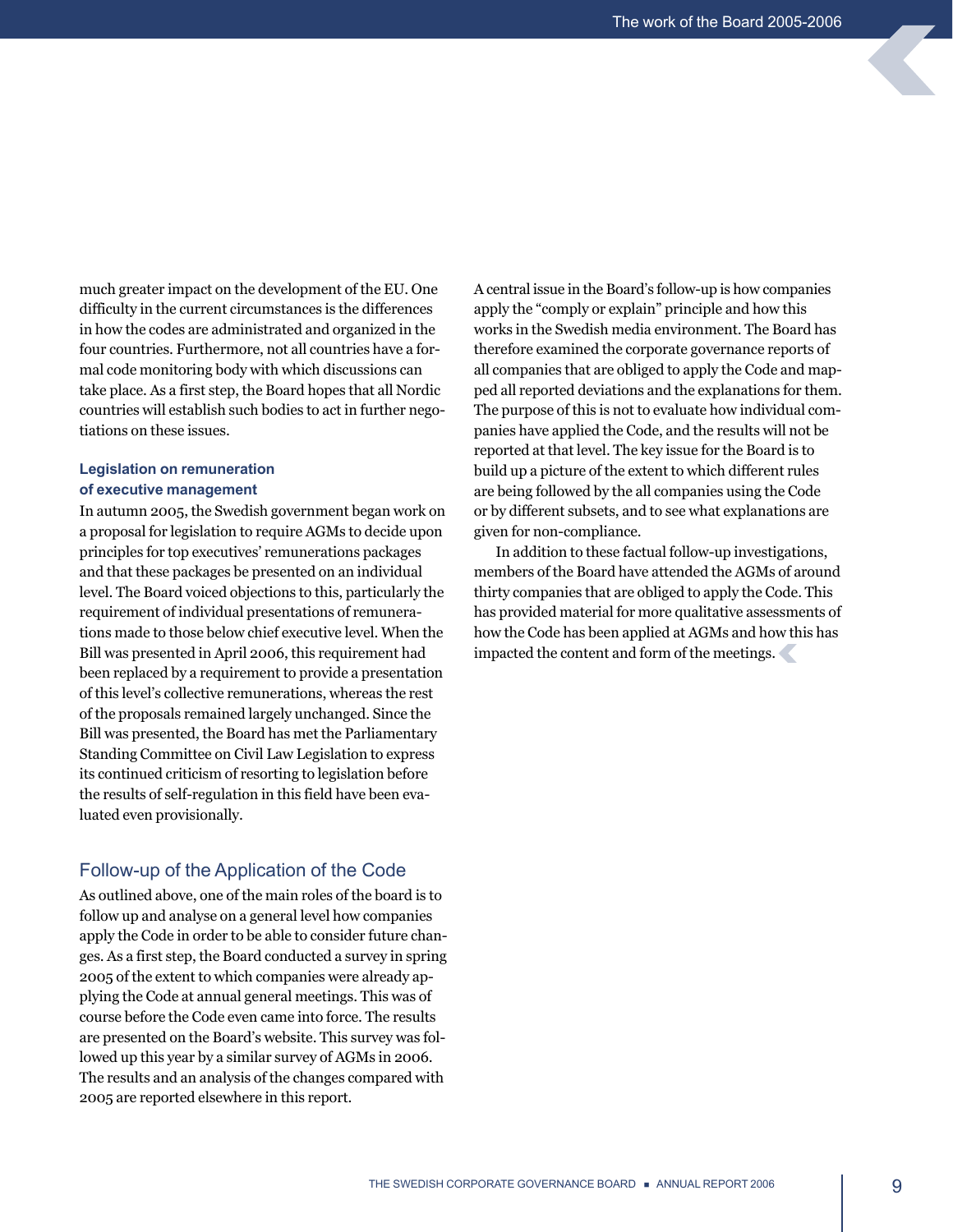# <span id="page-11-0"></span>APPLICATION OF THE CODE

To evaluate the application of the Code, the Board has initiated four studies to illustrate how the Code was applied by companies from its introduction on 1 July 2005 until the AGMs in 2006.

- 1. The Stockholm Stock Exchange has been invited to present a general outline of its view of how the Code has been integrated into the exchange's regulations and how it has been applied by companies so far.
- 2. The Board has commissioned Nordic Investor Services to conduct two surveys:
	- a) A compilation and analysis of companies' reporting of their application of the Code in the corporate governance reports they are obliged to include with the annual report, including a presentation of reported deviations and their explanations.
	- b) A survey of how certain aspects of the Code were applied at AGMs in spring 2006. How this has been done and any deviations that may have occurred are not always included in corporate governance reports, as these formally only cover the period up to the end of the calendar year. The study is a follow-up of a similar survey of AGMs in 2005, when the Code was yet to come into force, and it shows how application of the Code at AGMs has changed since then.
- 3. The Board has commissioned Anders Malmeby, a member of the Board, to make a summary of companies' reporting on internal controls regarding financial reporting. The rules of the Code on this issue were the subject of intense debate during autumn 2005, which led to the Board's statement on 15 December 2005 allowing companies to omit reports on how their internal controls had worked and freeing them from the obligation to have the report examined by auditors.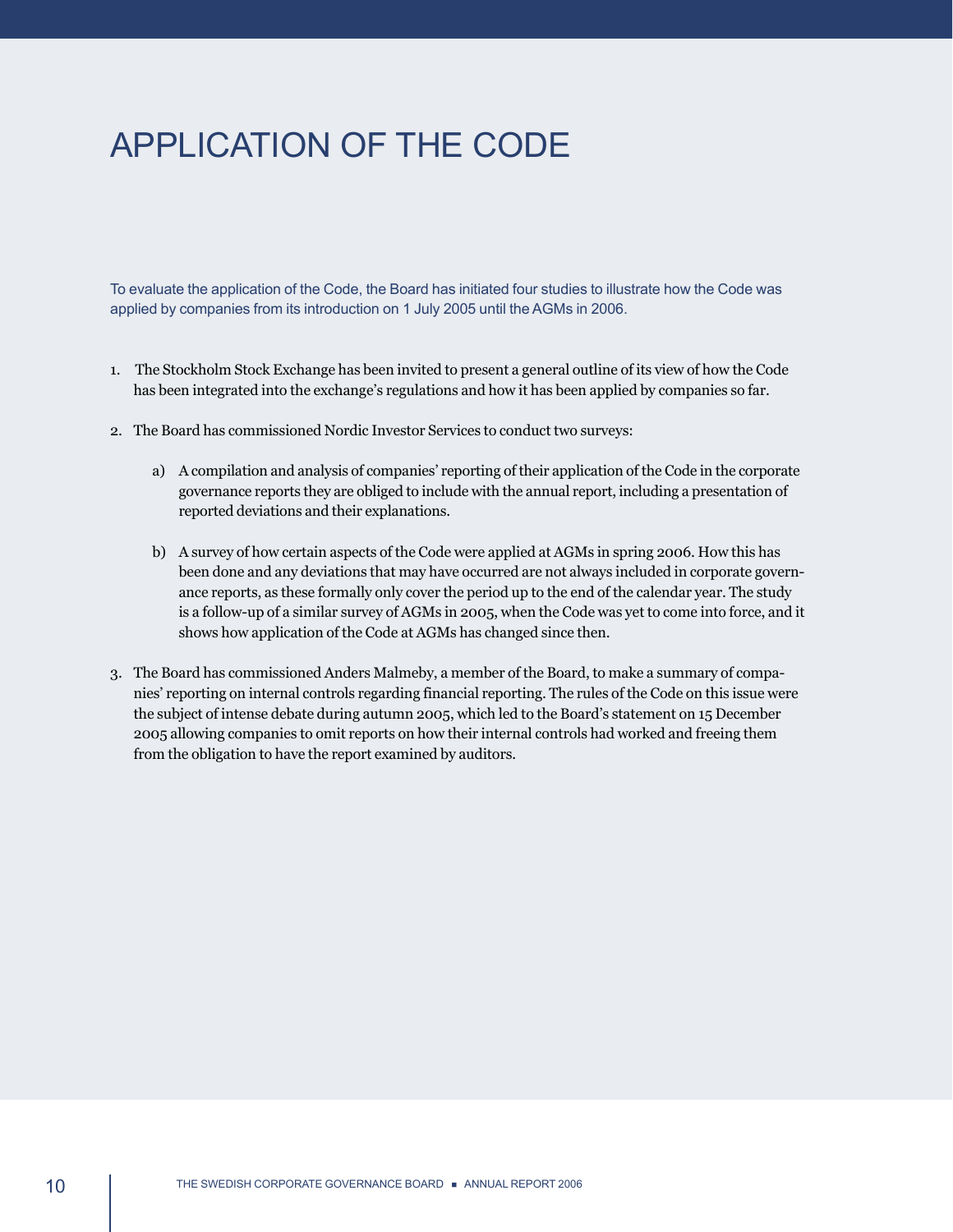# <span id="page-12-0"></span>The Stockholm Stock Exchange – the First Year of the Code

# **Background**

It was clear from the earliest stages of the development of a Swedish corporate governance code that both the authorities and the market had high expectations that the Stockholm Stock Exchange would take major responsibility for the implementation and application of the code. In its official comments on the Code Group's proposals, the Swedish Stock Exchange backed the introduction of a code and that the code should be an integral part of the Exchange's regulations. At that time, it was not possible to comment on this in greater detail, mainly because the Exchange wanted to consult with the Association of Exchange Listed Companies before giving a final opinion.

One of the issues that required discussion was whether the Code should be applicable to all listed companies or just for some. The result of this discussion was that the Code would initially apply to all companies on the Swedish Stock Exchange A-List and to the largest companies on the O-List, (those with a market value in excess of SEK 3 billion). This meant a total of around eighty companies. Foreign companies should apply the corporate governance code of their home countries or, where such a code does not exist, the Swedish Code. Information on the companies that apply the Code, voluntarily or in accordance with the regulations, can be found on the Stockholm Stock Exchange website www.se.omxgroup.com.

For those companies already listed, it was decided that the Code should be applied as soon as possible after 1 July 2005 and no later than at the first AGM after 1 January 2006. The thinking behind this was that companies would not need to have everything in place on 1 July 2005, something that would not have been feasible. Instead, the Code would be introduced successively and be applied in full by the 2006 AGMs. The Stock Exchange required the companies involved to include a corporate governance report as an appendix to the 2005 annual report. The term "apply the Code" means that the company shows actively how it fulfils the rules set out in the Code and reports this on its website according to the "comply or explain" principle.

With immediate effect from 1 July 2005, changes

were made to the Listing Agreement, the agreement made between listed companies and the Stockholm Stock Exchange. One of the changes stipulated that every company must have a section devoted to corporate governance on its website, not just those companies covered by the Code. This corporate governance information must be updated within a week of any changes that the company is aware of. The information must include whether the company applies a corporate governance code and if so which; up to date information on the composition of the board, including information on the individual directors; information on the Chief Executive; information on the auditors elected by the AGM; and the articles of association. Furthermore, a report on the work of the board during the previous year should be available on the website no later than the announcement of the AGM.

# Inspection by the Stockholm Stock Exchange

The Stock Exchange's inspection of companies focuses on the obligations in the Listing Agreement and, to a certain extent, how companies comply with the listing requirements regarding application of the Code. The Exchange does not, however, evaluate the explanations given by companies for non-compliance with specific rules in the Code. This is left to the market. However, if it emerges that a company has provided incorrect or misleading information, this may cause the Stock Exchange to inspect the company more closely.

# Application of the Code in Practice

# **Corporate governance information on the website**

The surveillance department of the Stockholm Stock Exchange examined the websites of all the 251 companies on the Exchange between 15 and 25 November 2005. This revealed that 153 of the Swedish companies, or 60%, had a section devoted to corporate governance on their website. Of these, 102 companies stated clearly whether they intended to apply the Code or not. Many companies had not yet made a decision on the issue.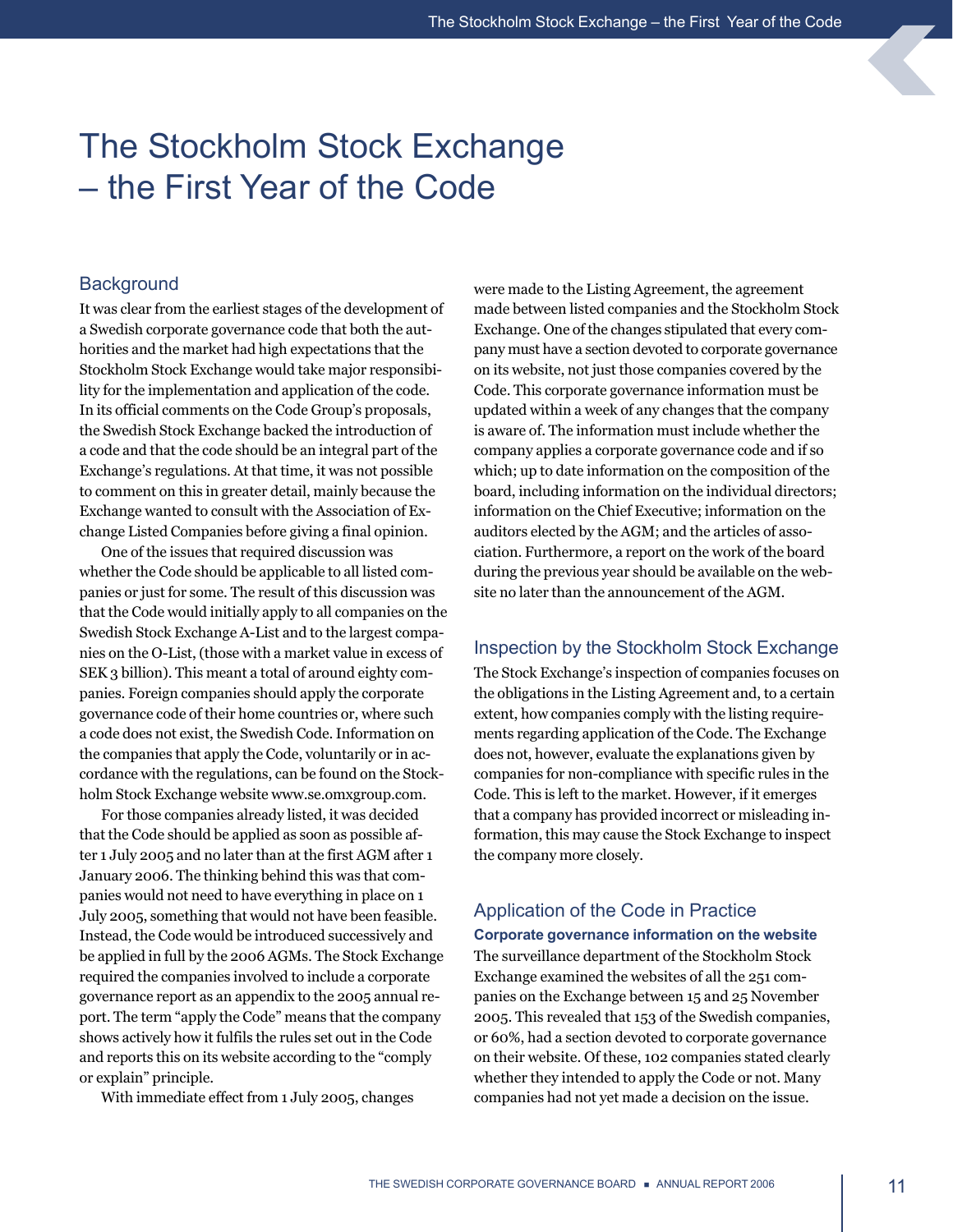Of the 76 companies that were obliged to apply the Code, 25 had provided no information on the matter. Eleven companies had a section of their website devoted to corporate governance without actually remembering to state whether they were applying any code. Those companies without pages devoted to corporate governance were contacted by the Stock Exchange about this.

During spring 2006, a more detailed inspection took place to check whether discrepancies had been dealt with. Although many companies still had no section devoted to corporate governance, 239 companies, or 95%, did have information about the composition of the board on their website. Twelve companies had no information regarding articles of association on their website and fourteen companies had no or incorrect information about the Chief Executive of the company. The Stock Exchange contacted the companies concerned to demand that they make the necessary changes.

Of the twenty foreign companies listed on the Exchange, thirteen had a separate section of the website devoted to corporate governance. Nine of these companies stated that they applied a specific code, while four companies did not refer to a specific code but still provided information relevant to corporate governance. Three foreign companies stated that they apply a code voluntarily, and one of these applies the Swedish Code.

The Stock Exchange's preliminary examination of companies' annual reports shows that all companies that apply the Code have attached a corporate governance report and a report on the company's internal controls to the annual report. The reports are of varying quality, but this is to be expected and can largely be attributed to a lack of experience and the kind of teething troubles associated with the introduction of new rules and regulations.

#### **Voluntary application of the Code**

There has been some confusion among some groups regarding the extent to which the Code was applicable to the business year 2005. Despite this, the Code has received a positive reception from a number of companies. The 2005 annual reports of some companies not covered by the Code contain statements that the company has chosen to apply some or all of the Code. This is a positive development, but it should be borne in mind that a company which formally decides to apply the Code voluntarily will have a special status. The company must therefore notify the Exchange in writing about its decision. The company will then be added to the Exchange's list of companies applying the code. The commitment cannot be limited to a certain period of time, nor can it refer to only certain parts of the Code. So far, two companies, one Swedish and one foreign, have chosen such voluntary application of the Code.

#### **Anders Ackebo**

Senior Vice President, Head of Surveillance OMX Group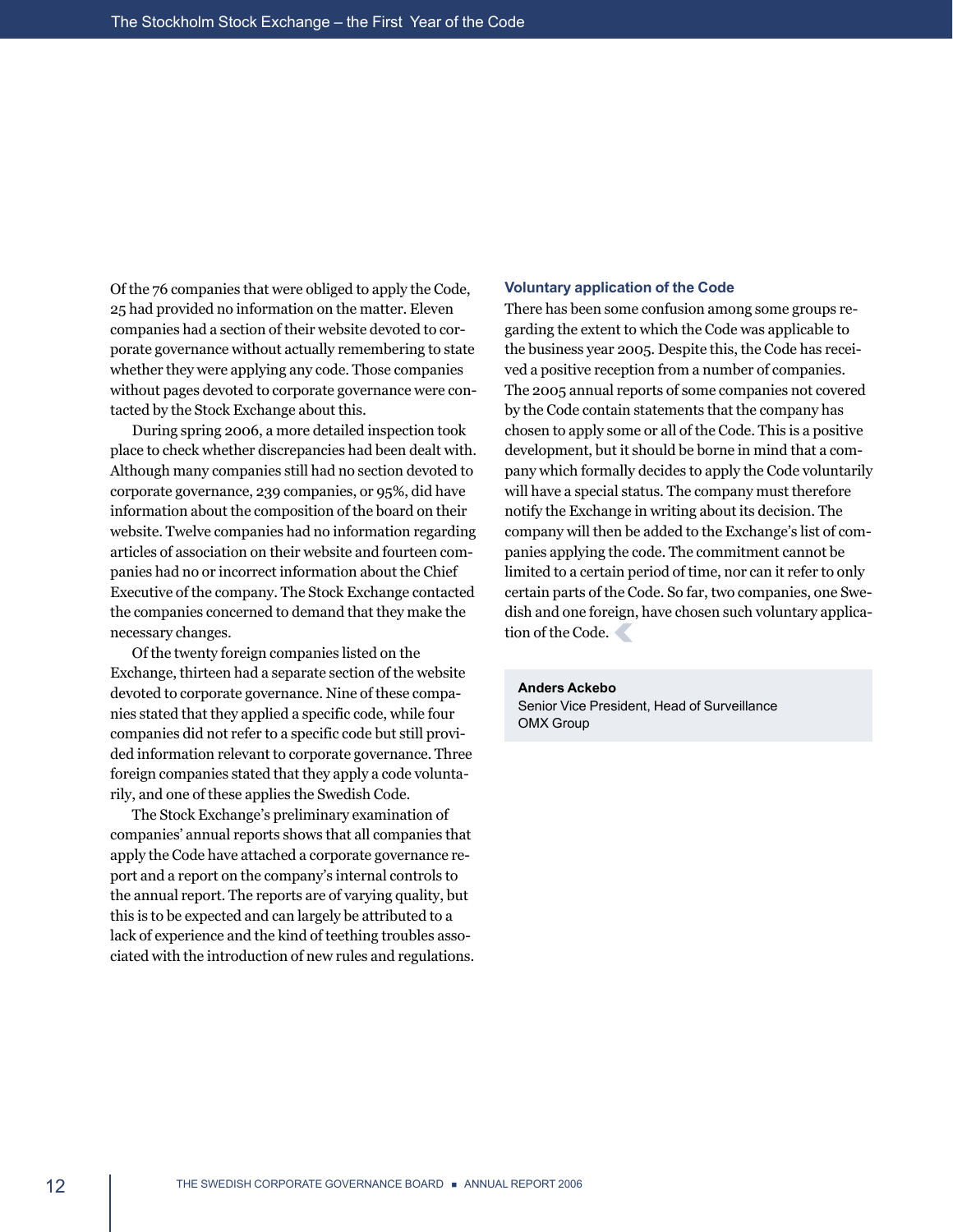# <span id="page-14-0"></span>A Survey of Corporate Governance Reports and Annual General Meetings

– by Nordic Investor Services AB

# **Introduction**

The Swedish Code of Corporate Governance has had a major impact on how companies report and how annual general meetings are conducted. Based on this survey, the following general conclusions can be drawn.

- $\blacksquare$  The guidelines in the Code have already been widely accepted, both the rules concerning the annual general meeting and the rules in other parts of the Code.
- Some of the rules in the Code, which are actually more in the nature of suggestions, are unclear and have been misinterpreted.
- $\blacksquare$  A total of 167 clearly reported deviations have been noted. Based on the 56 companies that reported at least one deviation, that gives an average of 3.0 deviations per company. If the 18 companies that reported no deviations are included, the average figure is 2.3 per company.
- <sup>n</sup> Almost a quarter of all companies report no deviations at all, and around 19% report just one.
- Explanations of non-compliance are sometimes insufficient or non-existent.
- <sup>n</sup> Annual general meetings in 2006 have been conducted almost completely with the guidelines in the Code, which is a significant change compared with the previous year.
- n The content of corporate governance reports could be improved to make them clearer or more interesting. There has, however, been a great improvement in the information provided by companies regarding corporate governance issues.

The first part of this survey is based on the companies' corporate governance reports for 2005 and the deviations reported in these. The real extent of non-compliance is impossible to estimate, as it is not known how many deviations from the rules of the Code have not been reported. In the analysis, deviations that have not been specifically reported as non-compliance but have been inferred from the corporate governance report have been dealt with separately.

In the spring of 2005, Nordic Investor Services was commissioned by the Swedish Corporate Governance Board to conduct an analysis of how companies applied the rules of the Code at that year's AGMs, i.e. before the Code had become compulsory for the companies involved. Part 2 of this survey contains a follow-up of last year's study, which examined the same issues at the 2006 AGMs. This report is therefore divided into two sections:

- n Part 1 examines corporate governance reports for 2005, including reported deviations from the Code and explanations for non-compliance.
- Part 2 examines the 2006 AGMs compared with those held the previous year.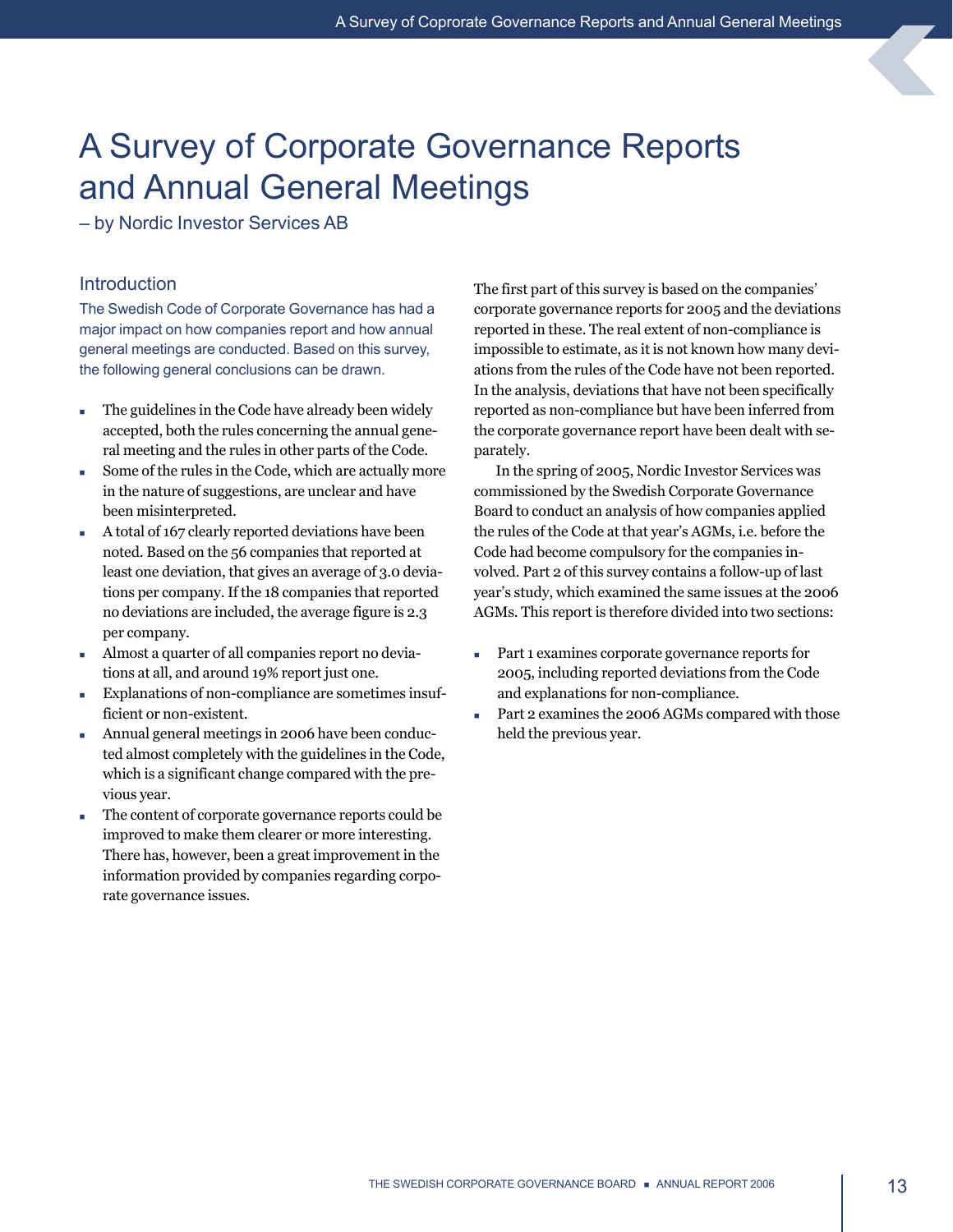# Part 1 – Analysis of Corporate Governance Reports for 2005

## Aims

Nordic Investor Services AB was commissioned by the Swedish Corporate Governance Board, (the Board), to conduct this survey in order to provide a general picture of how the Swedish Code of Corporate Governance was applied during 2005. The main focus has been on deviations that have been reported and the explanations given for non-compliance. An analysis of what other information has been provided in the corporate governance reports has also been made. The survey does not aim to analyse how individual companies have applied the Code, to rank companies according to how they have applied the Code or to find fault by scrutinizing whole annual reports.

# Methodology and Companies Surveyed

A total of 78 companies fulfilled the criteria for compliance with the rules of the Swedish Code of Corporate Governance on 1 January 2006. For these "Code companies", the Code is also part of their Listing Agreement with the Stockholm Stock Exchange. Since 1 January 2006, there have been a number of changes at Code companies, and this survey has corrected the information regarding TV4, which left the Swedish Stock Exchange during spring 2006. Of the 77 companies that provide the material for this survey, three have a split financial year, which means that their annual reports were not available during the survey period. These companies are not included in the survey, which is therefore based on 74 companies' corporate governance reports.

The Code is not a set of obligatory regulations. It aims to provide guidelines for what is generally, though not necessarily always, regarded as good corporate governance in stock exchange listed companies. This flexibility in application is achieved through the principle of comply or explain, which is explained by rule 5.1.2 of the Code, which states "*In the corporate governance report, the company is to state that it is applying the Code and give a brief description of how this has been done in the most recent financial year. The company is to indicate where* 

*it has departed from the rules in the Code. The reasons for each departure are to be clearly explained.*"

On this basis, the survey is based on the corporate governance reports in the annual reports for 2005 that were published before the end of May 2006.

### Corporate Governance Reports

Corporate governance reports are a new feature in the annual reporting routines of Swedish companies. They are compulsory for all companies that are obliged to apply the Swedish Code of Corporate Governance and were first required in the annual reports for 2005. All 74 companies examined in this survey published a corporate governance report. Of the companies surveyed, only one has not explicitly stated that it applies the Code.

The corporate governance reports are of differing structure, quality and style. As the Code is applicable from 1 July 2005, some companies do not report deviations that have occurred before that time, while other companies have chosen also to report incidences of noncompliance in the first half of the year. This means that it is not possible to compare different companies exactly in this year's survey. Comparison of future corporate governance reports will not be affected by this distortion.

Rule 5.1.1 of the Code states "A special report on corporate governance is to be attached to the company's annual report. The report is to include a statement on whether or not the company's auditors have reviewed it"

It is important to note that the latter is not a requirement, but it should be stated whether the report has been reviewed by the auditor or not. Of the 74 corporate governance reports in the study, 7, (9%), have been reviewed by the company auditor, 54 companies clearly state that the report has not been subject to auditor review and 13 reports do not indicate whether this has been the case or not, (see diagram 1).

#### **Information in corporate governance reports**

Rule 5.4.1 of the Code specifies what information should be included in the corporate governance report if it is not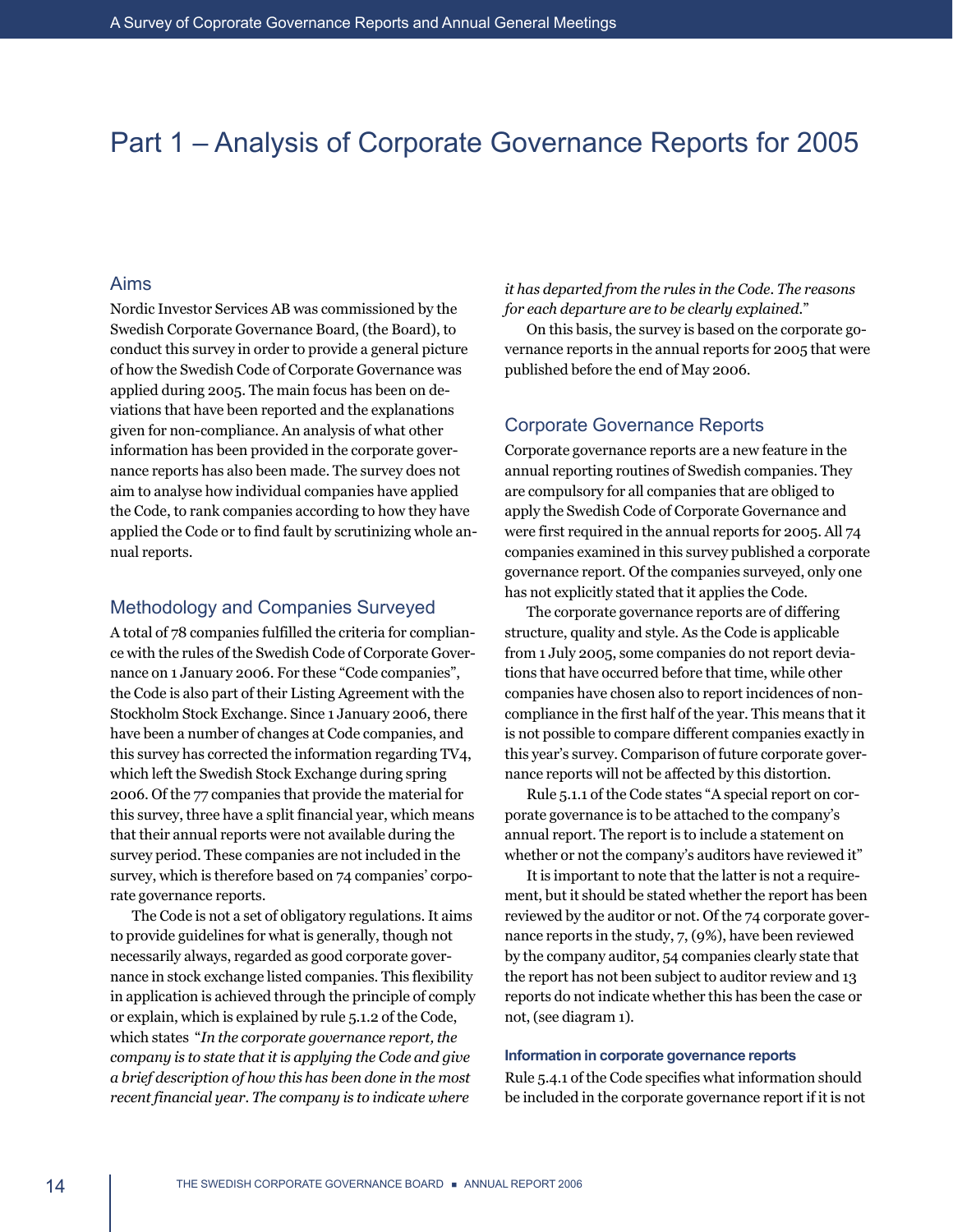**Corporate Governance Report contents (diagram 2)**



### Has the Corporate Governance Report been reviewed by the auditors? **(diagram 1)**

provided elsewhere in the annual report. This is primarily information about the Board, its composition and its work during the year, but also information about the auditors, the Chief Executive and principles for the remuneration of the executive management, as well as other executive employment conditions. Many companies have chosen to be over-explicit and provide this information in several places in the annual report.

It may be of interest to examine to what extent companies have chosen to gather this information in the corporate governance report. Diagram 2 shows that corporate governance reports have generally been very informative in this respect. The only clear weakness is that 42% of the reports have not included information on remuneration principles or referred to other sections of the annual report. However, this does not mean that the information cannot be found elsewhere in the company's annual report.

Compared with previous years' annual reports, it is primarily information about the board and its work that has been developed as a result of corporate governance reports. It is interesting to note that information about board committees, attendance, number of meetings and composition of nomination committees is almost 100% complete. Furthermore, information regarding the structure and organization of elections of directors and auditors has been improved. Information on the work of boards is often still scant however, and in some reports it is not reported at all.

part of the report

It is a positive development that this kind of information is increasingly being made available to shareholders, contributing to greater transparency and understanding, even though the quality of reporting could be improved further and the information be more substantial.

# Reported Deviations and Explanations **What constitutes a deviation?**

The basis of this study is a survey of deviations from the Code reported by companies in their corporate governance reports. If a company has stated that it has acted in a way that does not conform to one of the rules in the Code, a deviation has been registered.

In most cases, this has been easy to identify, as companies have explicitly stated their non-compliance in the report. In some cases, non-compliance has not been clearly stated but has been apparent by reading between the lines. In cases where non-compliance has been deemed to be stated clearly enough, these have been included

THE SWEDISH CORPORATE GOVERNANCE BOARD **a** ANNUAL REPORT 2006 15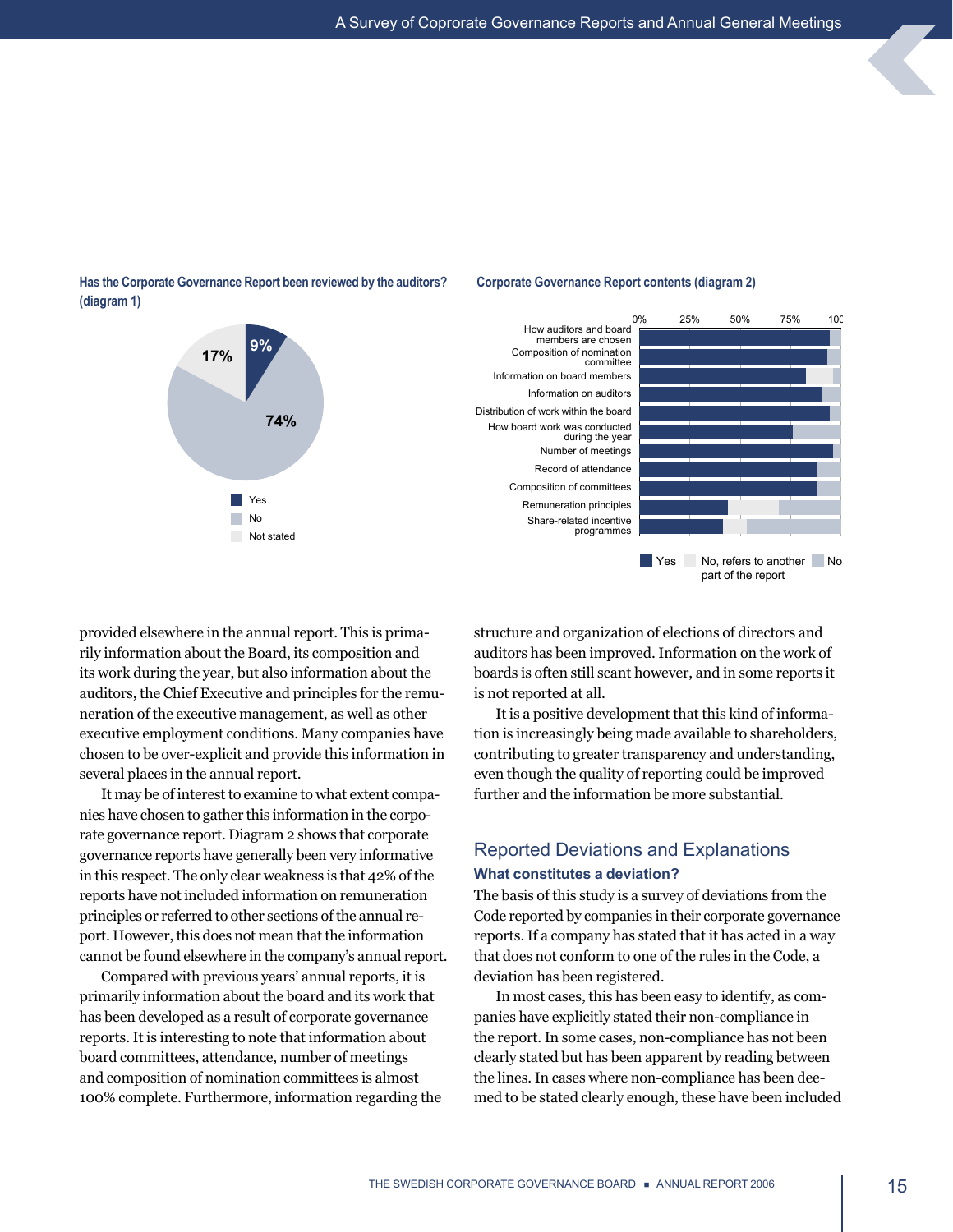in the total number of deviations but counted separately in the analysis of the number of deviations per rule.

For some rules, it has been difficult to determine whether a company's actions have constituted non-compliance or not. These rules are outlined briefly below.

**Rule 3.7.2:** *"The board is to submit an annual report on how that part of internal control dealing with financial reporting is organised and how well it has functioned during the most recent financial year. The report is to be reviewed by the company's auditors."*

An interim solution was presented for this rule in the Board's statement on 15 December 2005. This stated that it was sufficient for companies to limit their report on internal controls for 2005 to a description of how their internal controls were organized. They would not be obliged to report on how well the control mechanisms had functioned or to have the 2005 report reviewed by an auditor. A total of 62 companies (or 84%) referred to this interim solution.

All the companies investigated have included a report on how internal controls are organized and have therefore met the obligation set by the Board's statement. Separate reports were written by 45 of the companies, (see table 1). Elsewhere, the information has been included to varying degrees in the corporate governance report. One company had its report reviewed by the company auditor.

Although every company followed the interim rule that was applicable in 2005, 23 companies have reported this as non-compliance. On the basis of the Board's statement, this

#### **Table 1**

| Is there a separate report on internal controls?           | <b>Number</b> |    |
|------------------------------------------------------------|---------------|----|
| Yes                                                        |               | 45 |
| Reviewed by auditors                                       | 1             |    |
| Not reviewed by auditors                                   | 42            |    |
| Not stated whether report has been<br>reviewed by auditors | 2             |    |
|                                                            |               |    |

has been seen as a misinterpretation of the rule and has therefore not been regarded as a deviation.

**Rule 1.2.1:** *"At each shareholders' meeting, the company is to provide shareholders with the option of following or participating in the meeting from another location in the country or abroad with the help of modern communications technology if it is warranted by the ownership structure and financially feasible."*

A total of 16 companies have reported non-compliance with this rule on the grounds that the expense was not justifiable and/or that the composition of company ownership did not require them to facilitate remote participation. As the rule carries these exceptions, the companies can be considered as following the rule without deviation.

**Rule 1.4.3:** *"The shareholders' meeting is to be conducted in Swedish and the material presented is to be in Swedish. The company is to consider whether the proceedings are to be simultaneously translated in whole or in part and whether the material presented by the company is to be translated into any other language as warranted by the ownership structure and if financially feasible."*

Seven companies have reported non-compliance with this rule for various reasons related to the exceptions included in the text. As with rule 1.2.1, these deviations have not been regarded as non-compliance in this analysis.

#### **Deviations per company**

Of the 74 companies examined here, two state explicitly that they do not deviate from any rules. Another 16 companies have not reported any non-compliance or only reported non-compliance with the rule on internal controls. The latter group can be considered as not reporting any deviation, as they have met the requirements stated in the Board's interim solution for 2005. Assuming that all companies have followed rule 5.1.2 and reported all cases of non-compliance in the corporate governance report, this

 $<sup>1</sup>$  A more detailed analysis of companies' reports on internal controls appears elsewhere</sup> in this annual report.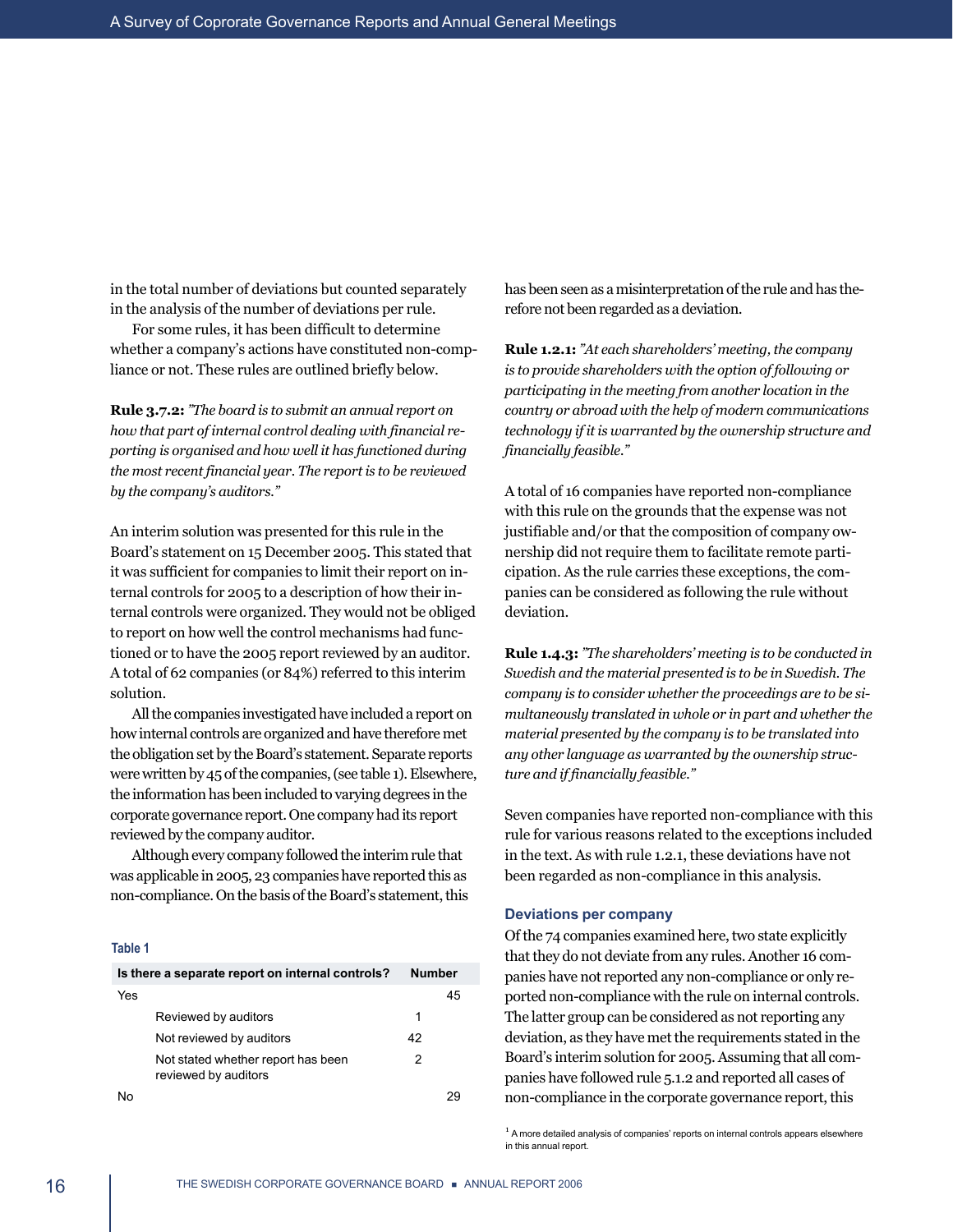means that 18 companies, or 24%, followed all the rules of the Code in 2005.

Table 2 shows how companies have chosen to report non-compliance. It shows that the most common way is to include it in a separate section or as part of the introduction to the corporate governance report. A total of 39 companies (53%) have chosen one of these clear methods to report non-compliance. A further 11 companies report non-compliance clearly, but do so throughout the report where this is relevant. In 6 cases, it was only possible to identify non-compliance by reading between the lines in the text.

#### **Table 2**

| Does the report state clearly which Code<br>rules the company has not complied with? | <b>Number</b> | %  |
|--------------------------------------------------------------------------------------|---------------|----|
| The company reports full compliance                                                  | 2             | 3  |
| No non-compliance reported                                                           | 16            | 22 |
| Yes, in a separate section                                                           | 20            | 27 |
| Yes, in the introduction                                                             | 19            | 26 |
| Yes, but not under one heading                                                       | 11            | 15 |
| No, only by implication                                                              | 6             | 8  |





Diagram 3 shows the distribution of how many companies reported a certain number of deviations. It shows that 18 companies reported no deviations from the Code and 14 companies reported just one. One company reported nine cases of non-compliance and another had as many as 14. The diagram shows that the majority of companies reported 0-3 deviations from the Code.

#### **Deviations per rule**

Diagram 4 shows the twenty Code rules where deviations have been noted most. The darker colour of each column represents clearly reported non-compliance and the lighter colour represents deviations that can be read between the lines.

As this analysis only covers non-compliance that is reported in the corporate governance reports, there is no assessment of whether there are further deviations which may be reported elsewhere in the annual report or not at all.

The analysis shows that 20% of companies have reported non-compliance with four particular rules. These are rules 4.2.2, 2.1.2, 3.8.2 and 4.2.1, which address reporting and decisions on remunerations principles at the AGM, the composition of nomination committees, auditing committees and remuneration committees.

# **Number of reported deviations (diagram 4)**

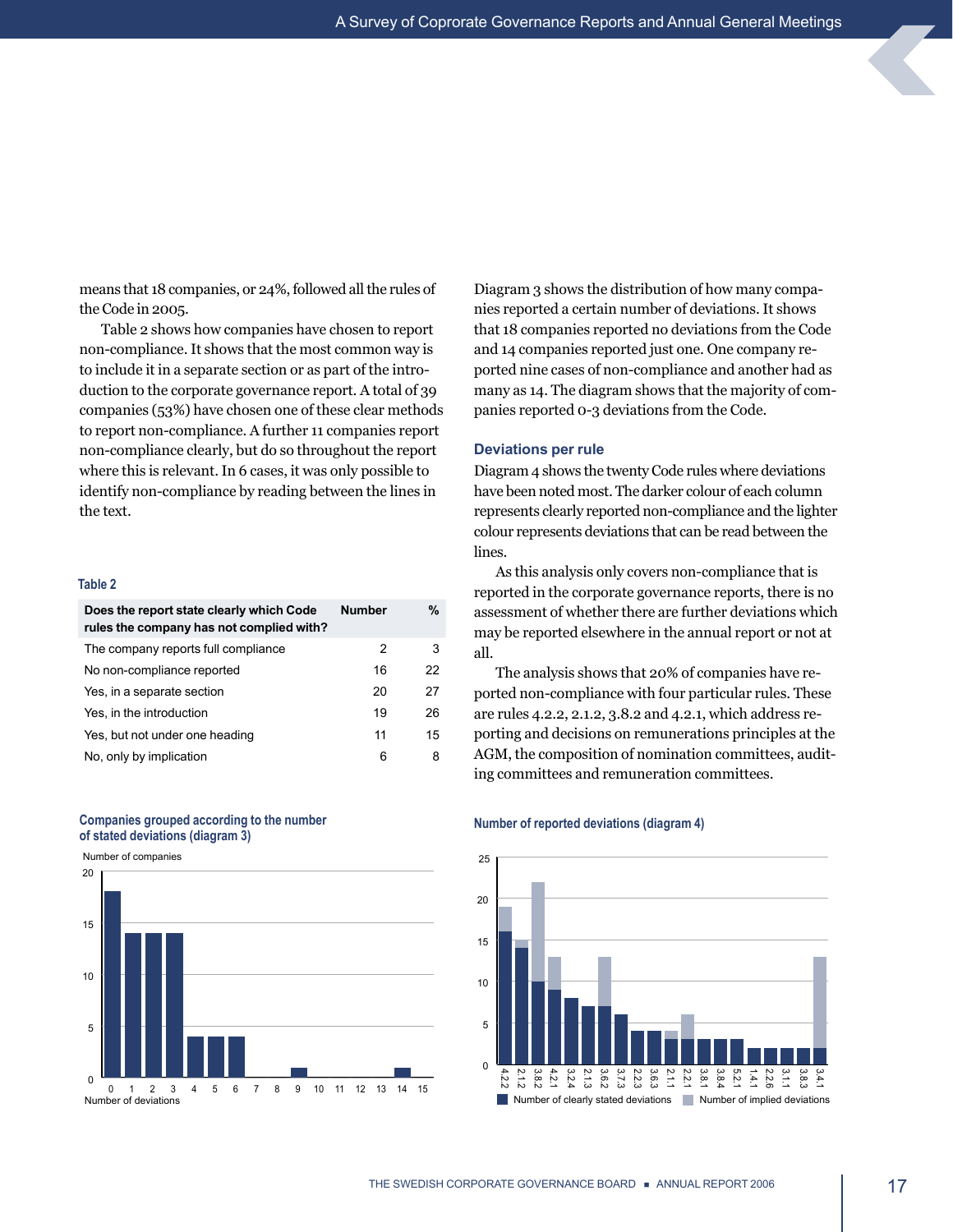Below, we analyse the explanations given for non-compliance with the ten rules for which companies have reported most deviations.

**Rule 4.2.2:** *"The board is to present a proposal for the company's policy on remuneration and other terms of employment for senior management to the annual general meeting for its approval. The proposal is to be posted on the company's web site in connection with the notice of the shareholders' meeting ..."*

The annual reports for 2005 primarily account for the 2005 AGMs. At that time, the Code had not yet come into force, which complicates the analysis. Of the 19 registered deviations, three were merely implied, while five companies have clearly stated that they will follow the rule as from the AGM in 2006. Part 2 of this report examines AGMs and how this and other rules were applied at this year's meetings. This shows that considerably more companies have raised this issue at the 2006 AGM compared with the previous year.

Of the remaining companies, eight have more or less the same explanation. These companies have referred to the Companies Act, which states that it is the responsibility of the board to make these decisions. The companies feel that transferring the right to make such decisions to the AGM could lead to confusion about responsibilities. Many of them have, however, informed their AGMs about their remunerations principles, even though this has not been a specific point for decision on the agenda.

Three companies have simply stated that they have not followed the rule, without providing any explanation.

**Regel 2.1.2:** *"The nomination committee is to have at least three members. The majority of the members of the nomination committee are not to be members of the board of directors. The managing director or other company managers are not to be members of the nomination committee. The chair of the board of directors or another board member is not to chair the nomination committee."*

One case of non-compliance with this rule can be classified as company-specific, and one company states that its clear ownership structure makes a nomination committee irrelevant and has therefore not appointed one.

The remaining 14 deviations are explained by certain board members being major shareholders in the company, making it natural for them to participate in the work of the nomination committee. In several companies, it is also regarded as natural that the chair of the nomination committee is also the largest shareholder, who is often also a member of the board.

**Rule 3.8.2:** *"The board is to establish an audit committee consisting of at least three directors. The majority of the audit committee members are to be independent of the company and senior management. At least one member of the committee is to be independent of the company's major shareholders. A board member who is part of senior management may not be a member of the committee. In companies with smaller boards, the entire board may perform the audit committee's tasks ..."*

There has been some confusion surrounding this rule. As well as the 10 clearly reported and explained deviations, 12 deviations have been identified by implication. "

In each case, it has been reported that the whole board is also the auditing committee, with the occasional exception of the Chief Executive if he or she is also a member of the board. This complies with the second part of the rule, which states that small boards can act as auditing committees. There is, however, no clear definition of what constitutes a "small board", and this is an area open for interpretation. This means that it cannot be objectively established whether a company has deviated from this rule in the cases where the whole board functions as the auditing committee.

It is worth noting that a number of companies have not given any explanation of why the entire board also functions as the auditing committee. They simply state that this is the case.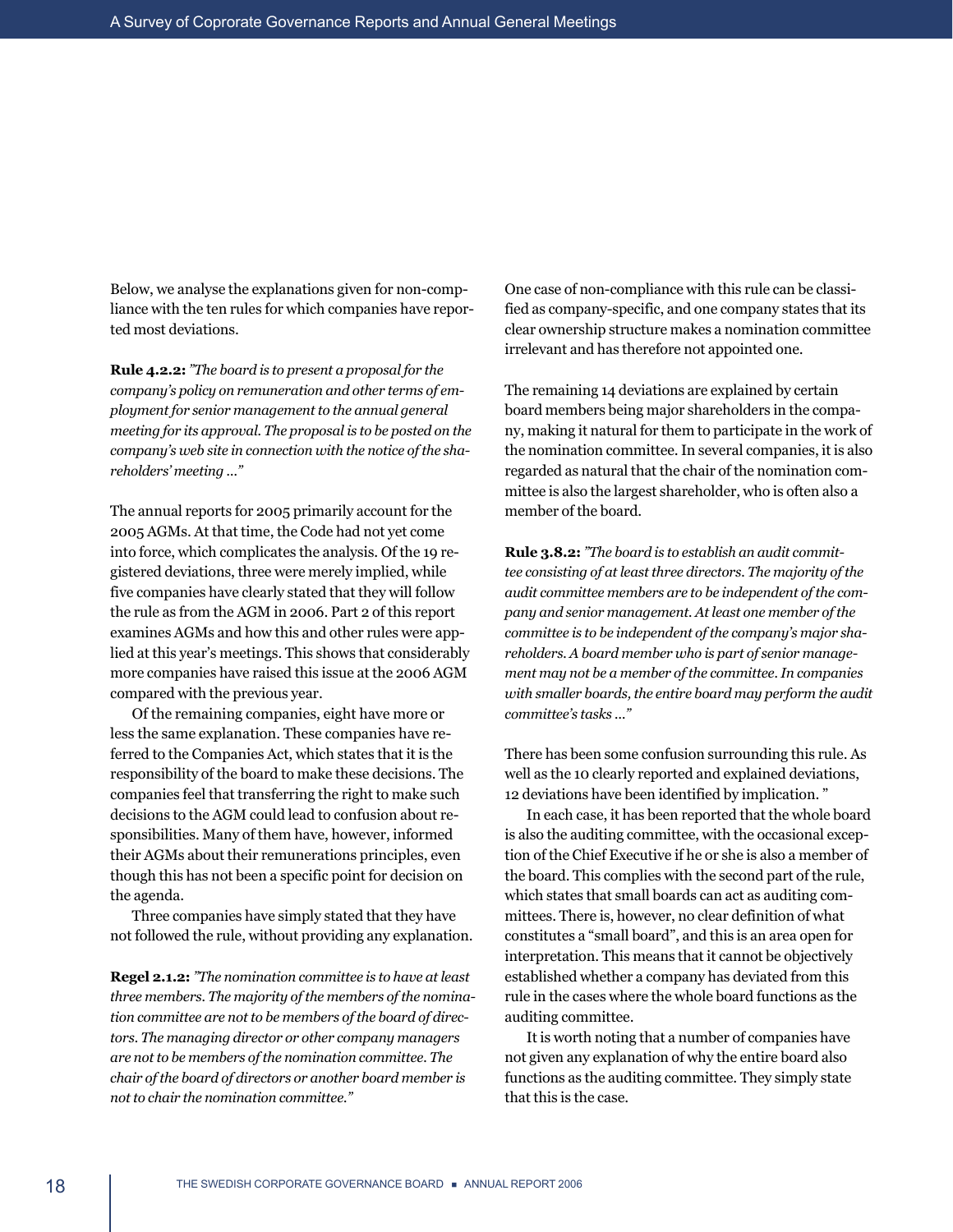**Rule 4.2.1:** *"The board is to establish a remuneration committee with the task of preparing proposals on remuneration and other terms of employment for senior management. The chair of the board may chair the remuneration committee. The other members of the committee are to be independent of the company and senior management. In companies with smaller boards, the entire board may perform the remuneration committee's tasks, provided that a director who is also part of the senior management does not participate in the work."*

A number of the companies that report non-compliance with this rule state that their method of addressing remunerations issues is already satisfactory. Of these, seven companies say that their board places a premium on experience and continuity and therefore does not want to change the way in which remunerations issues are handled or the way the remuneration committee is formed. In one case, non-compliance with the independence criterion is reported with the explanation that the person concerned is a major shareholder in the company.

**Rule 3.2.4:** *"The majority of the directors elected by the shareholders' meeting are to be independent of the company and its management …"*

In two of the eight deviations reported, purely companyspecific factors account for the non-compliance. In the other six cases, the AGM has decided that experience is more important than independence and therefore chosen not to comply with this rule.

**Rule 2.1.3:** *"The company is to announce the names of members of the nomination committee at least six months before the annual general meeting. If a member represents a particular owner, that owner's name is to be stated. The replacement of a member of the nomination committee is to be made public and the corresponding information about the new member is to be provided. The information is to be found on the company's web site, which is also to specify how shareholders may submit recommendations to the nomination committee."*

Seven companies have clearly reported non-compliance with this rule. In three of the cases, the time aspect is the common explanation. In certain cases, non-compliance is explained by the ambition to have an ownership structure that is as up-to-date as possible when deciding the composition of the nomination committee. In one case, the company explains that non-compliance is a result of the short period of time between its third quarter report and a relatively early AGM.

**Rule 3.6.2:** *"The board of directors and the managing director, immediately before signing the annual report, are to certify that to the best of their knowledge, the annual accounts have been prepared in accordance with good accounting practices for a stock market company and that the information presented is consistent with the actual conditions and that nothing of material value has been omitted that would affect the picture of the company presented in the annual report."*

Of the 74 companies included in this report, 61, or 82%, have a clear statement linked to the signatures in the annual report, (certification statement). Thirteen annual reports do not contain such a statement, and only seven companies have explained this non-compliance. One company states that the method for how this will be done will be formulated during the year and the rule will be followed from 2006. The other six companies state that this point is regulated by the Companies Act, and that a specific assurance statement in accordance with the Code would be unnecessary. A separate assurance is not needed, as the signatures of the board implicitly include such an assurance according to these companies.

**Rule 3.7.3:** *"The board in companies that do not have a special internal audit function is annually to evaluate the need of such a function and explain the position that it has taken in its report on internal control."*

Of the six deviations noted, four companies explain the lack of an internal audit function by stating that the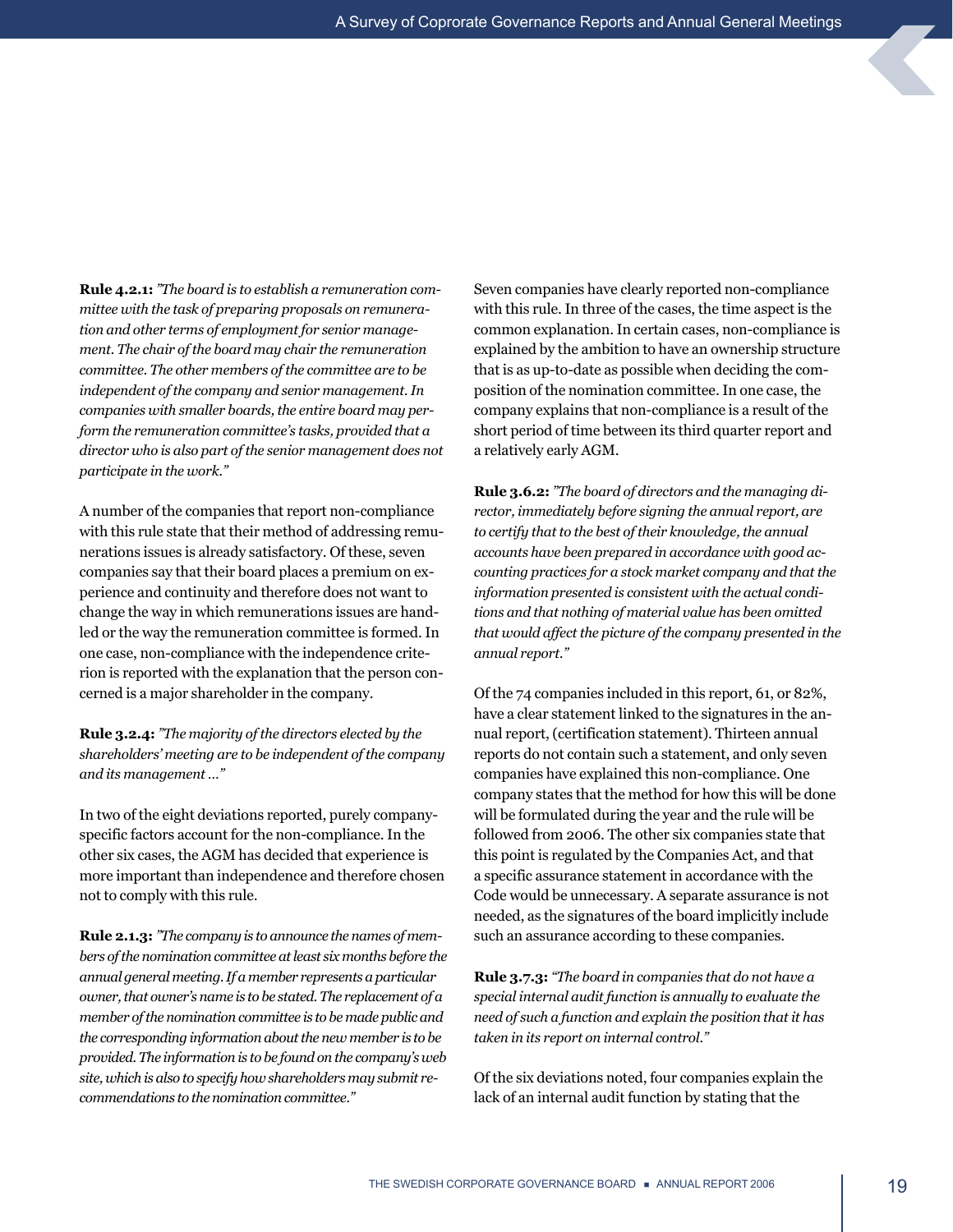existing organization and instructions are sufficient and that a specific control function is unnecessary. The remaining companies state that the issue is being investigated and that the rule will be complied with from 2006.

**Rule 2.2.3:** *"The nomination committee's recommendations are to be presented in the notice of the shareholders' meeting and on the company's web site. The following information for persons nominated for election or re-election to the board is to be posted on the company's web site in connection with the issuance of the notice of the shareholders' meeting …"*

This rule describes what information should be published regarding board members that are proposed for election or re-election and includes a number of items, from age and other assignments to share ownership and degree of independence.

Deviations from this rule have different explanations. In some cases, the nomination committee's proposals were not ready when the notice of AGM was sent out. One company states concentration of ownership as a reason for regarding both a nomination committee and broad information regarding proposed board members as unnecessary. Another company states that such detailed information has not previously been provided, but that it intends to apply this rule in the future.

**Rule 3.6.3:***"The company's six- or nine-month report is to be reviewed by the auditors."*

All four companies that have reported non-compliance with this rule state that this rule will be applied from the current financial year.

# Summary of Explanations of Reported Noncompliance

After reviewing all 74 corporate governance reports and the deviations reported, the explanations can be classified into 14 different categories. The results can be seen in diagram 5.

The diagram shows that the most common explanation is *Will comply from next year*, which is stated in around 17% of cases. Many of these cases concern auditor examination of six-month and nine-month reports, (3.6.3), and proposed principles for remunerations being approved by the AGM, (4.2.2). This explanation is also applied to areas such as the rules regarding nomination committees' proposals, (2.2.1), ethical guidelines, (3.1.1) and election of the Chair of the Board, (3.4.1).

There then follow two categories of explanations which have previously been defined as non-deviation: *In compliance with* the interim rule, which relates to the rule on reports on internal controls, (3.7.2); and *Misinterpreted rule*, which relates to the rules on remote participation, (1.2.1), and simultaneous interpretation, (1.4.3) at AGMs. Together, these categories account for 30% of all reported explanations.

These are followed by a number of categories that are more company-specific. One type of explanation, which is also relatively common, is that the rule in question is regarded as superfluous or that other principles are seen as more important to follow. These are shown under *Considered matter of principle/superfluous* and often refer to the board's responsibilities according to the Companies Act, the necessity of an "assurance statement", (3.6.2) or decision-making by the AGM on remunerations issues, (4.2.2).



#### **Categorization of non-compliance (diagram 5)**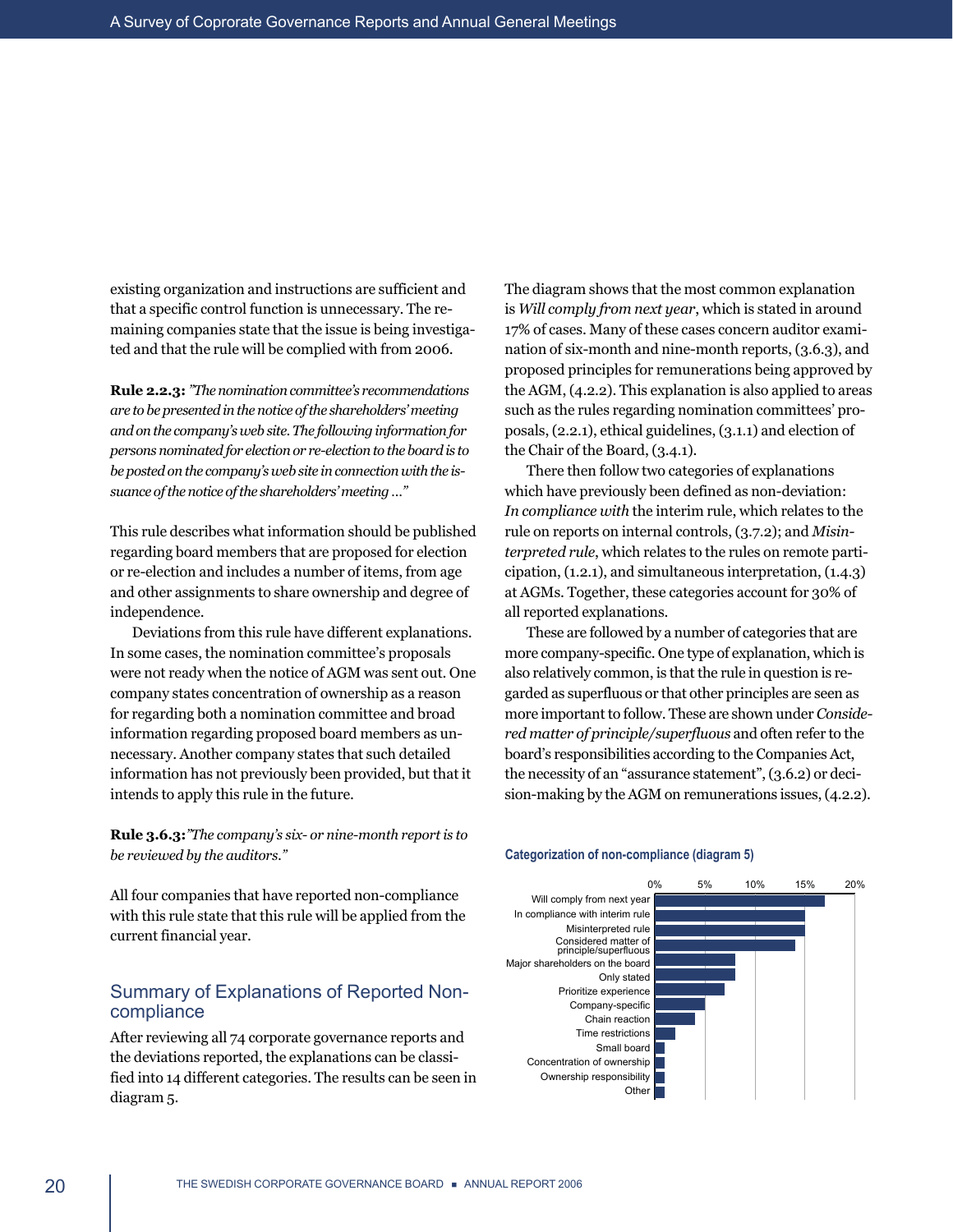The category *Major shareholders* on the board contains a number of cases where this is the main explanation of the composition of the nomination committee.

In the category *Only stated*, which accounts for around 8% of all reported explanations, non-compliance has been noted without any direct explanation. This relates most frequently to the board's establishment of an auditing committee, (3.8.2), but there are also deviations from the Code relating to AGMs deciding on principles for remunerations, (4.2.2), and to distribution of fees to board members, (2.2.6) which have not been clearly explained.

The category *Prioritize experience* is often an explanation for the composition of the board and deviation from the criterion of independence, concerning both composition of the board in general and of the remuneration committee.

# **Conclusions**

Assessment of the 74 corporate governance reports has provided a detailed factual basis for an analysis of how the Code's guidelines have influenced companies and their reporting processes. This study has focused on the non-compliance reported by companies and the explanations given. Assuming good discipline in reporting non-compliance in corporate governance reports, it is clear that the Code has already achieved considerable acceptance among the companies that have applied it in its first year. Furthermore, a number of companies have stated that certain rules that were not complied with in 2005 will be followed from the current financial year.

The analysis has found over 200 deviations from the rules of the Code. Deviations resulting from misinterpretations have been excluded, as well as a number of reported deviations from the rule demanding a report on internal controls, as an interim solution changed this rule for 2005. That leaves 167 instances of actual non-compliance.

If these deviations are divided among the total number of companies reviewed, there is an average of 2.3

deviations per company. If the companies that have reported no non-compliance are excluded, (18 companies), the average is 3.0 deviations per company. Almost half of the companies, (43%), report no or just one deviation.

One general observation is that the non-compliance statistics are led by non-compliance with the rules governing committees, primarily the composition and/or mandate of auditing and remuneration committees, but deviations relating to the composition and mandate of nomination committees are also relatively common.

All non-compliance must be explained if a company is to be considered as applying the Code correctly, thereby conforming to the Listing Agreement of the Stockholm Stock Exchange. Despite this, the assessment has shown that there are a number of deviations from the Code that have not been explained. The explanations that have been provided are of varying quality. Some companies give clear explanations based on company-specific conditions whereas others are more brief or general. In some cases the explanation is simply that the rule in question is considered superfluous.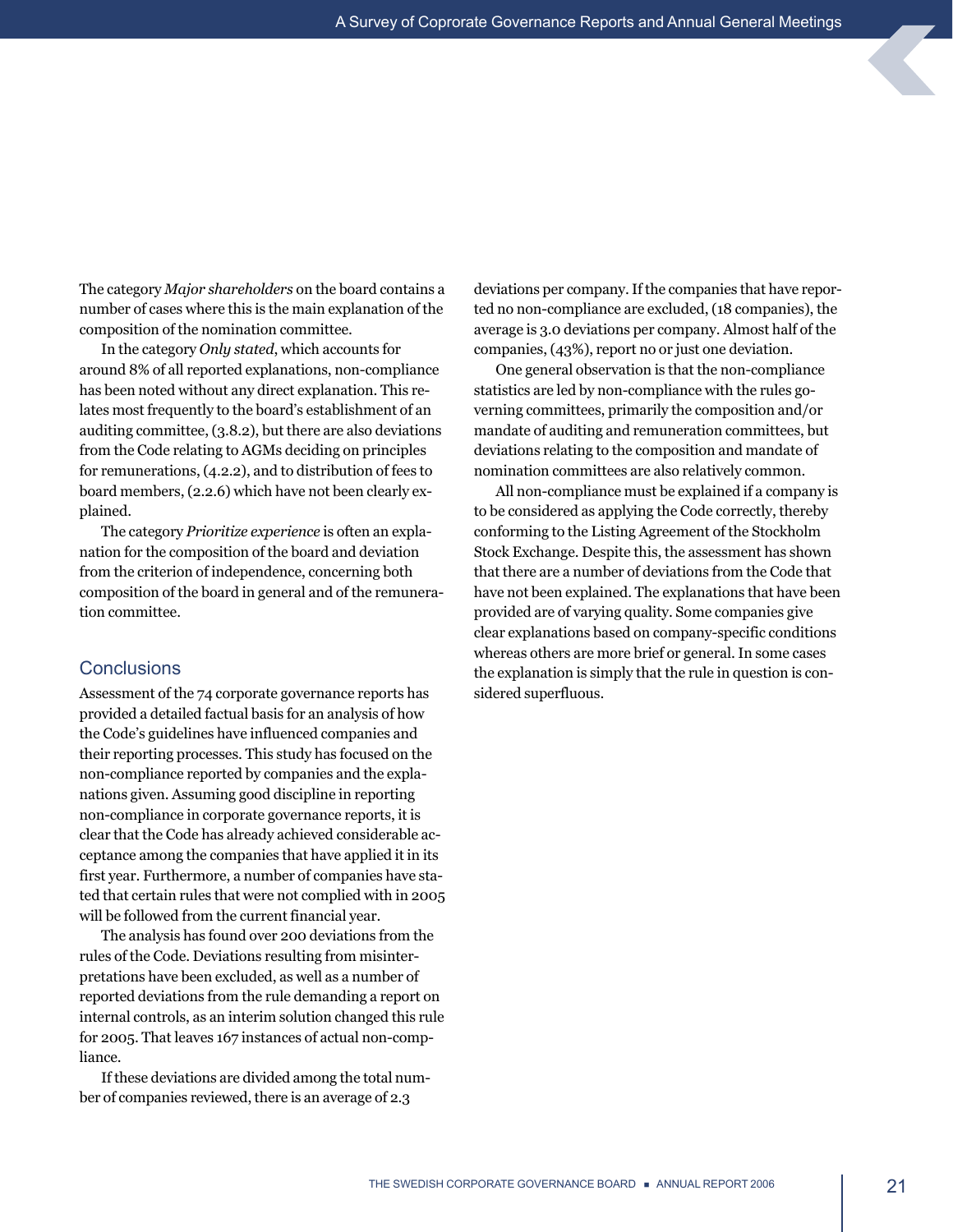# Part 2 – Application of the Code at Annual General Meetings in 2006

# Aims

This part of the survey is a follow up to a corresponding survey conducted in spring 2005, which showed the extent to which certain rules in the Code had been applied by large companies listed on the Stockholm Stock Exchange at their AGMs in 2005. The aim of that survey was to provide a basis for future follow up of how implementation of the Code would affect the content and form of the meetings. A summary of the results can be found at the Swedish Corporate Governance Board website, www.corporategovernanceboard.se.

This survey of the 2006 AGMs is a follow up study to the survey of 2005. The 2006 survey is also a complement to the analysis of the 2005 corporate governance reports above. Formally, the 2005 annual report covers a company's application of the code in the second half of 2005, but not necessarily how it will be applied at the AGM in 2006. The companies surveyed have dealt with this issue in different ways. In some cases, companies have stated in the corporate governance report how they intend to apply the Code's rules at the 2006 AGM, whereas other companies have only reported this partially or not at all.

# Methodology and Companies Surveyed

The main basis of this survey is company's notifications of 2006 AGMs. In some cases, this has been complemented by information from annual reports, websites, communiqués or direct contact with the company. The companies surveyed are all those that are obliged to apply the Code in accordance with the regulations of the Stockholm Stock Exchange, (Code companies), as well as all other companies on the Stockholm Stock Exchange Attract40 List.

The former group comprises the 78 companies that were obliged to apply the Code on 1 January 2006 according to the Stockholm Stock Exchange and that were still in this category at the time the survey was conducted. As with the survey of corporate governance reports in part 1 of this study, TV4 was excluded, since this company left the Stockholm Stock Exchange in the spring of 2005,

which leaves a total of 77 companies. The survey also includes companies with split financial years. The group "Other Attract40" comprises the 30 companies that were listed on the Stockholm Stock Exchange's Attract40 list but were not obliged to apply the Code.

The equivalent numbers for 2005 were 75 and 26 companies respectively.

The survey covers the following questions:

- Is there a nomination committee for this year's annual general meeting?
	- If yes, does the committee nominate the chair for the meeting?
	- $\blacksquare$  If yes, who is nominated?
		- The Chair of the Board
		- Another person
- Does the annual general meeting elect the Chair of the Board?
- Does the meeting decide on remuneration of the Chair of the Board?
- Are the principles governing remuneration of the executive management presented at the meeting?
	- <sup>n</sup> If yes, does the meeting decide on these principles?
- Does the meeting decide on a nomination committee for the next annual general meeting?
	- **n** If yes, which method is used?
		- Establishment of a procedure for later appointment of members
		- Appointment of members at the annual general meeting

# Survey Results – Code Companies

The results of the 2005 survey showed that many of the rules in the Code were already being applied by the majority of large companies on the Stockholm Stock Exchange. The main exception was the rule on presentation and decisions regarding the principles governing compensation and benefits to the executive management, which were only applied by a small number of companies.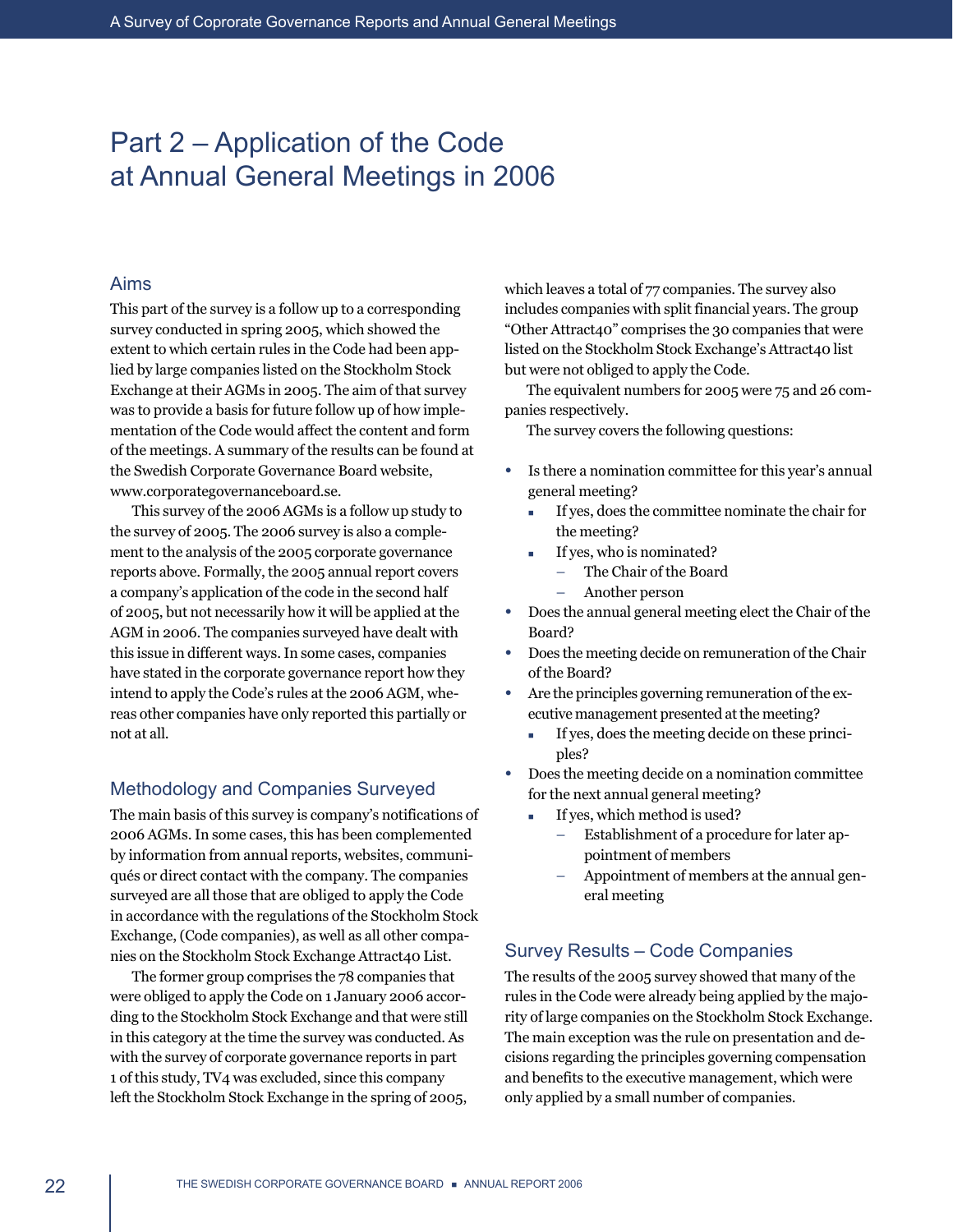Both the 2005 and 2006 surveys only report how companies have handled the above issues at the AGM. There has been no analysis of whether, and in which case how, noncompliance has been declared or explained. Below is a brief summary of the most important results of this year's survey compared with the 2005 results. A more detailed report is available on the Swedish Corporate Governance Board website.

Table 1 summarizes the results regarding the 2006 annual general meetings.

# **Nomination committee and election of the chair of the meeting**

For 75 of the 77 Code companies, (97%), a nomination committee was in place before the 2006 AGM. This is an increase from 78% the previous year, (diagram 1a). The figures are similar for companies on the Stockholm Stock Exchange A List and the O List and for larger and smaller Code companies, (table 1).

In all but seven of these cases, (91%), the nomination committee has nominated the chair of the meeting, which is in accordance with the Code, (diagram b). The figure for 2005 was 63%. There is no great difference between companies of different size, although the figure is slightly higher for companies on the A List and for larger companies, (table 1).

In 50% of cases, the nomination committee nominated the Chair of the Board as chair of the meeting and in 50% of cases, the committee nominated another person, usually an external resource, (diagram 1c). The respective figures for 2005 were 55% and 45%, which means that there was a small increase in the proportion of external "professional" chairs. The proportions are exactly the same for companies on the A List and the O List. There is, however, a difference linked to company size, with 55% of larger companies choosing external chairs compared with 38% of smaller companies.

#### **Table 1**

| Positive responses (%)                                                                             | Code<br>companies | Other<br>Attract40 | Code<br>companies |            | Code<br>companies   |                      |  |
|----------------------------------------------------------------------------------------------------|-------------------|--------------------|-------------------|------------|---------------------|----------------------|--|
|                                                                                                    |                   |                    | <b>A List</b>     | O List     | Larger <sup>1</sup> | Smaller <sup>2</sup> |  |
|                                                                                                    | $n = 77$          | $n=30$             | $n=45$            | $n = 32$   | $n = 51$            | $n=26$               |  |
| Is there a nomination committee for this year's AGM?                                               | 75 (97 %)         | 26 (87 %)          | 44 (98 %)         | 31 (97 %)  | 49 (96 %)           | 26 (100 %)           |  |
| If yes, does the committee nominate the chair for the meeting?                                     | 68 (91 %)         | 15 (58 %)          | 42 (95 %)         | 26 (84 %)  | 47 (96 %)           | 21(81%)              |  |
| If yes, who is nominated?                                                                          |                   |                    |                   |            |                     |                      |  |
| - The Chair of the Board                                                                           | 34 (50 %)         | 11 (73 %)          | 21 (50 %)         | 13 (50 %)  | 21 (45 %)           | 13 (62 %)            |  |
| - Another person                                                                                   | 34 (50 %)         | 4(27%)             | 21 (50 %)         | 13 (50 %)  | 26 (55 %)           | 8(38%)               |  |
| Are the principles governing remuneration of the<br>executive management presented at the meeting? | 54 (70 %)         | 2(7%)              | 30(67%)           | 24 (75 %)  | 38 (75 %)           | 16 (62 %)            |  |
| If yes, does the meeting decide on these principles?                                               | 52 (96 %)         | $1(50\%)$          | 29 (97 %)         | 23 (96 %)  | 37 (97 %)           | 15 (94 %)            |  |
| Does the AGM elect the Chair of the Board?                                                         | 76 (99 %)         | 24 (80 %)          | 45 (100 %)        | 31 (97 %)  | 50 (98 %)           | 26 (100 %)           |  |
| Does the meeting decide on remuneration of the Chair of the<br>Board?                              | 77 (100 %)        | 24 (80 %)          | 45 (100 %)        | 32 (100 %) | 51 (100 %)          | 26 (100 %)           |  |
| Does the meeting decide on a nomination committee for the<br>next AGM?                             | 74 (96 %)         | 24 (80 %)          | 44 (98 %)         | 30(94%)    | 48 (94 %)           | 26 (100 %)           |  |
| If yes, which method is used?                                                                      |                   |                    |                   |            |                     |                      |  |
| - Establishment of a procedure for later appointment of members                                    | 63 (85 %)         | 23 (96 %)          | 37 (84 %)         | 26 (87 %)  | 40 (83 %)           | 23 (88 %)            |  |
| - Appointment of members at the AGM                                                                | 11 (15 %)         | $1(4\%)$           | 7 (16 %)          | 4 (13 %)   | 8(17%)              | $3(12\%)$            |  |

<sup>1</sup> Market value > SEK 10 billion

<sup>2</sup> Market value < SEK 10 billion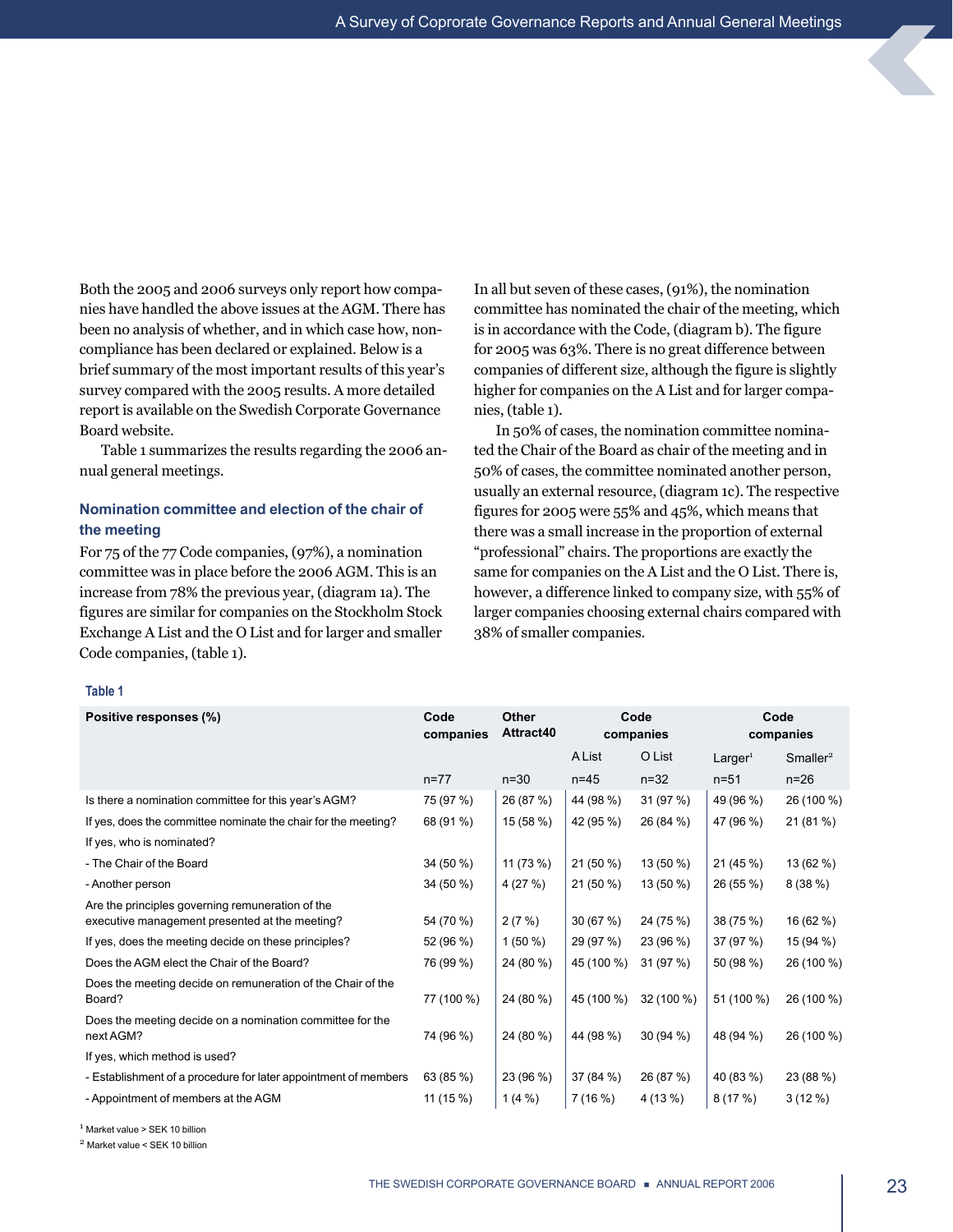#### **Election and remuneration of the Chair of the Board**

The 2006 survey shows that all but one company chair was elected by the AGM, and in every case, the meeting decided on remuneration of the chair. The figures for 2005 were 58% and 77% respectively (diagrams 2 & 3). The only company that did not elect its chair at the AGM was a company on the O List with a market capitalization of more than SEK 10 billion.

# **Principles governing remuneration of the executive management**

The biggest change from the previous year regards the Code rule on reporting and decisions on principles governing remuneration of the executive management. In 2005, 9 companies, (12%), delivered such a report to the AGM. This figure rose to 70% in 2006, (diagram 4a). Of the 54 companies that presented reports, 52 companies, (96%), decided on the principles governing remuneration at the meeting. The corresponding figure for 2005 was 67%, (diagram 4b).

There was no appreciable difference between companies on the O List and those on the A List, nor between larger and smaller companies, (table 1). In the two cases where AGMs did not decide on the principles, one was a larger company on the A List and one was a smaller company on the O List."

#### **Appointment of nomination committee**

Decisions were made on the composition of the nomination committee for the  $2007 AGM<sup>2</sup>$  in all but three companies, (96%). The corresponding figure for 2005 was 87%, (diagram 5a). All three companies that did not decide on this issue at the general meeting were large Code companies, one of which was on the A List and the others on the O List, (table 1).

Of the companies that did appoint nomination committees, a large majority, (85%), chose to follow procedures for later appointment of members, while 16% elected members at the AGM. The corresponding figures for 2005 were 85% and 15% respectively, diagram 5b). Of the companies that elected members of the committee at the

meeting, there was a slightly higher proportion of A List companies and of larger companies, (table 1).

# Survey Results – Other Attract40 Companies

As well as Code companies, the survey also includes companies on the Attract40 List that are not obliged to apply the Code. All of these companies had a market capitalization of less than SEK 3 billion in the previous 12 months. The results are summarized in the second column in table 1.

Although these companies are significantly smaller than most Code companies, they have chosen to apply the Code to a large extent. A total of 87% of these companies had a nomination committee in place for the 2006 AGM, and 58% of these committees nominated the chair of the meeting. There is, however, a significantly smaller proportion of external chairs than for Code companies, (27% compared with 50%).

The majority of Attract40 companies have also chosen to apply the Code rules regarding election and remuneration of the Chair of the Board and the rules on nomination committees. A total of 24 companies, (80%), applied all of these rules. The method chosen differs sharply from that of Code companies however, with all but one adopting procedures for later appointment of members of the committee rather than electing members at the AGM.

The area in which Attract40 companies differ most from Code companies is that of reporting and deciding on principles of remunerations to the executive management at the AGM. Only two Attract40 companies have delivered such a report to the meeting, and only one of these meetings also decided on the matter.

<sup>&</sup>lt;sup>2</sup> In some cases, companies referred to decisions made at previous AGMs which were valid until further notice. In the survey, this has been classified as a decision on the composition of the nomination committee for next year's meeting.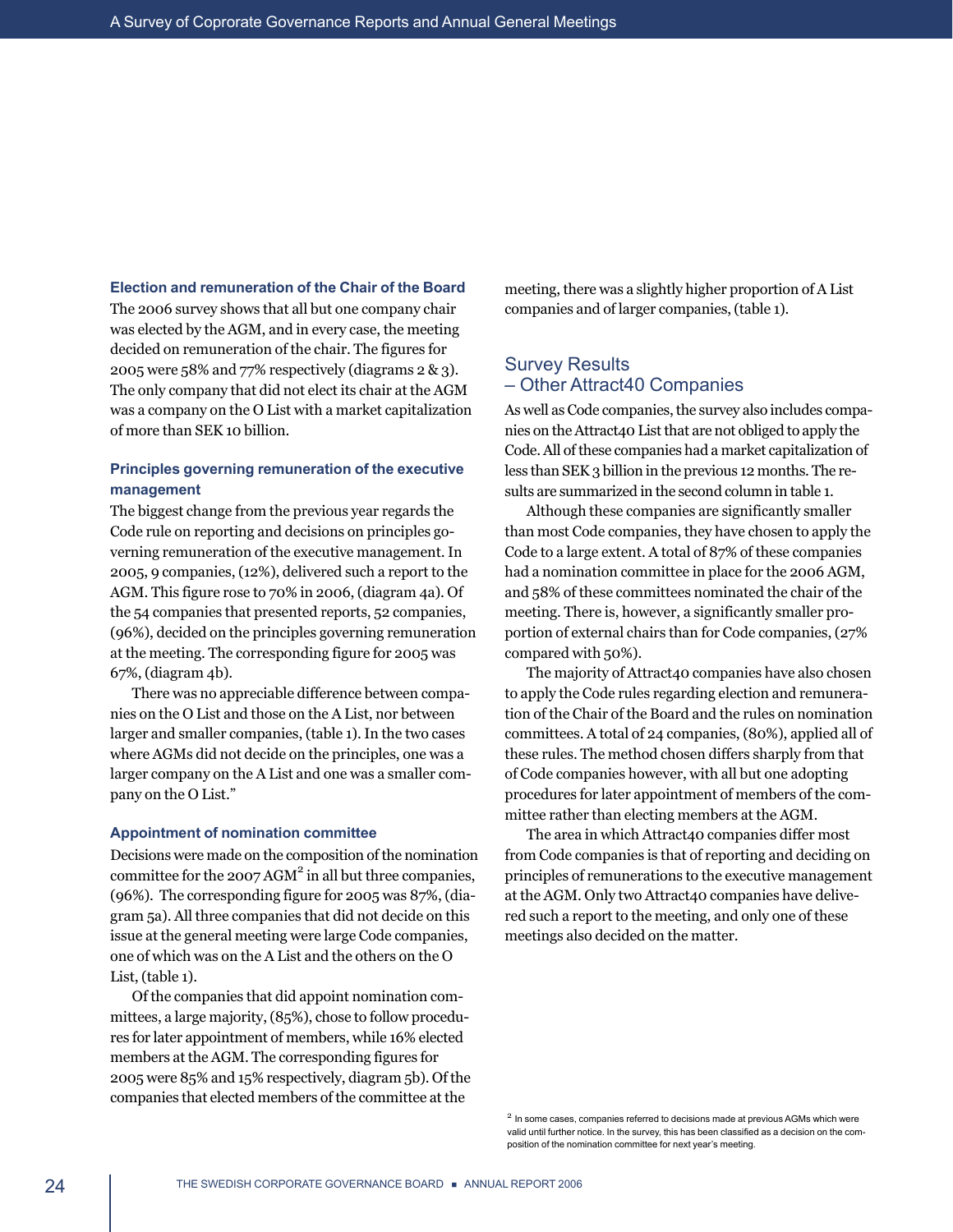

84% 16%

2006 n=70

#### 1a: Is there a nomination committee for this year's AGM?

at their 2005 meetings. The main exception was the rules on presentation and decision on principles governing remuneration of the executive management, which were only applied by a small number of companies in 2005. At the 2006 AGMs, the rules on nomination committees, election of the chair of the meeting and the election and remuneration of the Chair of the Company were applied almost 100%, and application of the rules regarding presentation and decision on remunerations had increased to 70%. As a result, the Code can be regarded as having achieved a high degree of acceptance among companies.

A large number of Code companies had already applied many of the Code's most important rules regarding AGMs

Companies on the Attract40 List that are not obliged to apply the Code have also chosen to do so to a large extent. An important exception is the rules on presentation and decision on remunerations at the AGM, which were only applied by two Attract40 companies. This, along with the low proportion of voluntary application of these rules among Code companies in 2005, indicates significant resistance to this rule among many companies.

#### **Helena Levander**

**Conclusions** 

Chief Executive Officer, Nordic Investor Services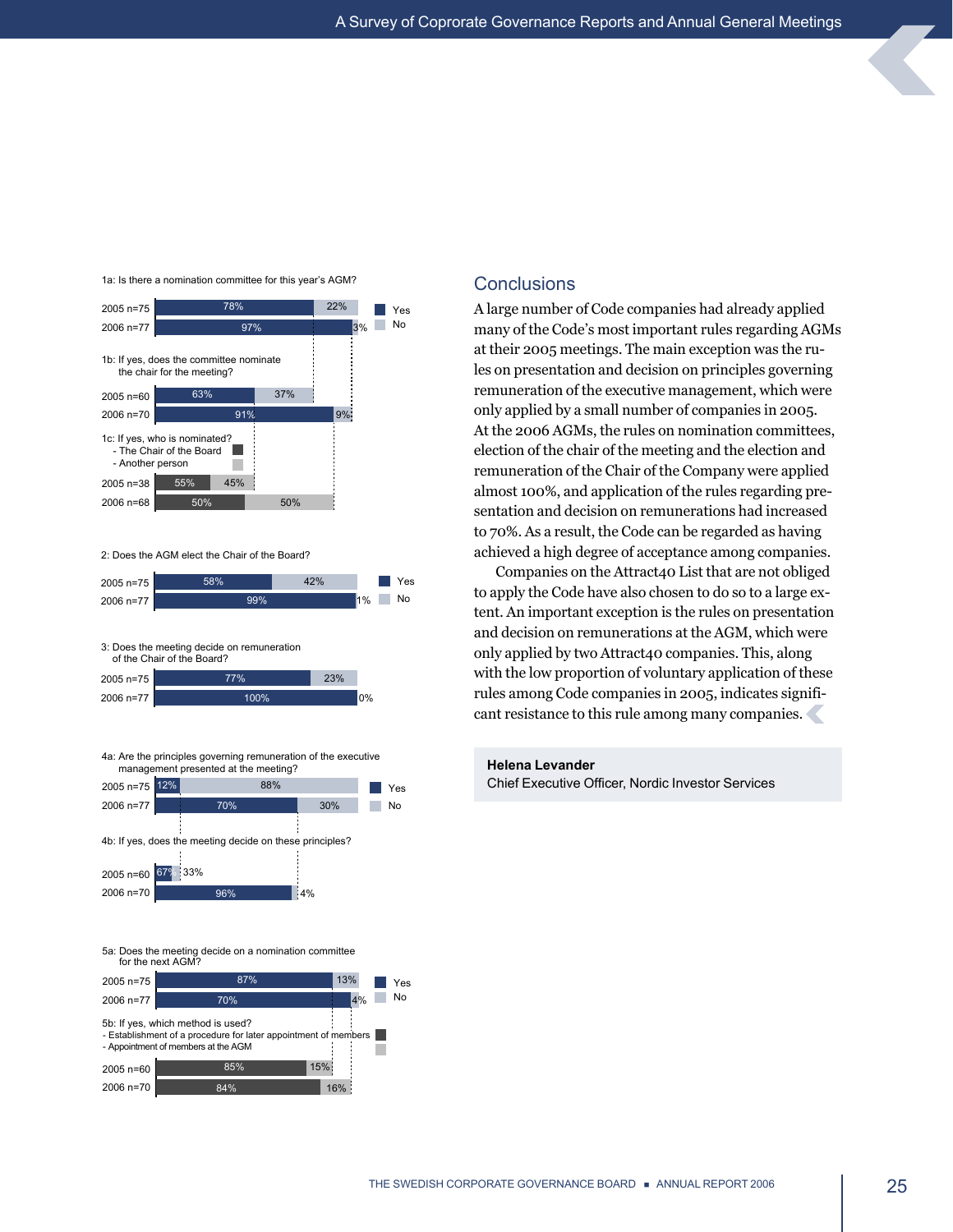# <span id="page-27-0"></span>Company Reports on Internal Controls, 2005

# **Background**

Companies which are covered by the Swedish Code of Corporate Governance must, from the financial year 2005, submit an annual report on how internal controls regarding financial reporting are organized. The board must also report on how well the controls have functioned in the previous financial year. The report must be reviewed by the company's auditor.

If the company does not have an internal audit function, the Code states that the board must evaluate the need for such a function annually. The report on internal controls must then include an explanatory statement from the board on the outcome of this evaluation.

The Swedish Corporate Governance Board issued a statement on 15 December 2005 explaining that there may be circumstances that make full compliance with the Code's reporting obligations difficult in the 2005 report, e.g. the introduction of International Financial Reporting Standards, (IFRS), difficulties in formalizing company processes quickly and a lack of guidelines for auditing the reports. The Board announced that a description of how the internal controls are organized would suffice in the 2005 report, and a statement on how well the controls had functioned would not be required. Nor would the report need to be reviewed by the company's auditor.

# Summary of Survey Results

How have companies handled reporting of internal controls in 2005? To find out, all companies that were covered by the Code as of 1 January 2006 and that had the calendar year as financial year have been surveyed. The conclusions can be summarized briefly as follows:

- $\blacksquare$  The Code's rules on internal reporting have had a major impact. All surveyed companies have submitted a report.
- <sup>n</sup> Most reports are structured in such a way that makes them easy to read. In most cases, the structure follows the recommendations of the Confederation of Swedish Enterprise and FAR (the institute for the accountancy profession in Sweden).
- Following the Board's statement of December 2005, over 80% of the companies have restricted their reporting to a description of how internal control mechanisms are organized, without evaluating how well they have functioned during the financial year
- <sup>n</sup> A small number of companies have submitted an evaluation of their internal controls. One company has also filed an auditor's report on how the controls have functioned.
- Virtually all companies have fulfilled the Code's demand for an assessment of the need for an internal audit function.
- The highest levels of ambition in this area were shown by larger companies (on the Stockholm Stock Exchange A List), companies listed on a US stock exchange (SEC listed companies), and banks.
- There is great variation in the ambition levels of companies on the stock exchange O List. Ambitions are significantly lower than among companies on the A List.
- The number of reports with descriptions that are not sufficiently related to the company's own operations is greater among O List companies than among those on the A List.
- <sup>n</sup> Companies with ambitious reporting levels have consistently submitted separate reports on internal controls. More than half of these state that they have used the COSO<sup>3</sup> framework in their internal work to develop internal controls.
- <sup>n</sup> In general, the reports on internal controls are about a page long. The most detailed is four pages long.

# The Survey

The aim of the survey is to follow up companies' reports on internal controls for 2005. The survey includes 74 of the 78 companies on the Stockholm Stock Exchange A List and O List that were covered by the Code on 31 December 2005 according to the exchange. Of the 74 companies in the survey, 43 are on the A List and 31 are on the O List.

One of the companies was moved to another trading list not covered by the Code in spring 2006. This company

<sup>3</sup> The Committee of Sponsoring Organizations of the Treadway Commission.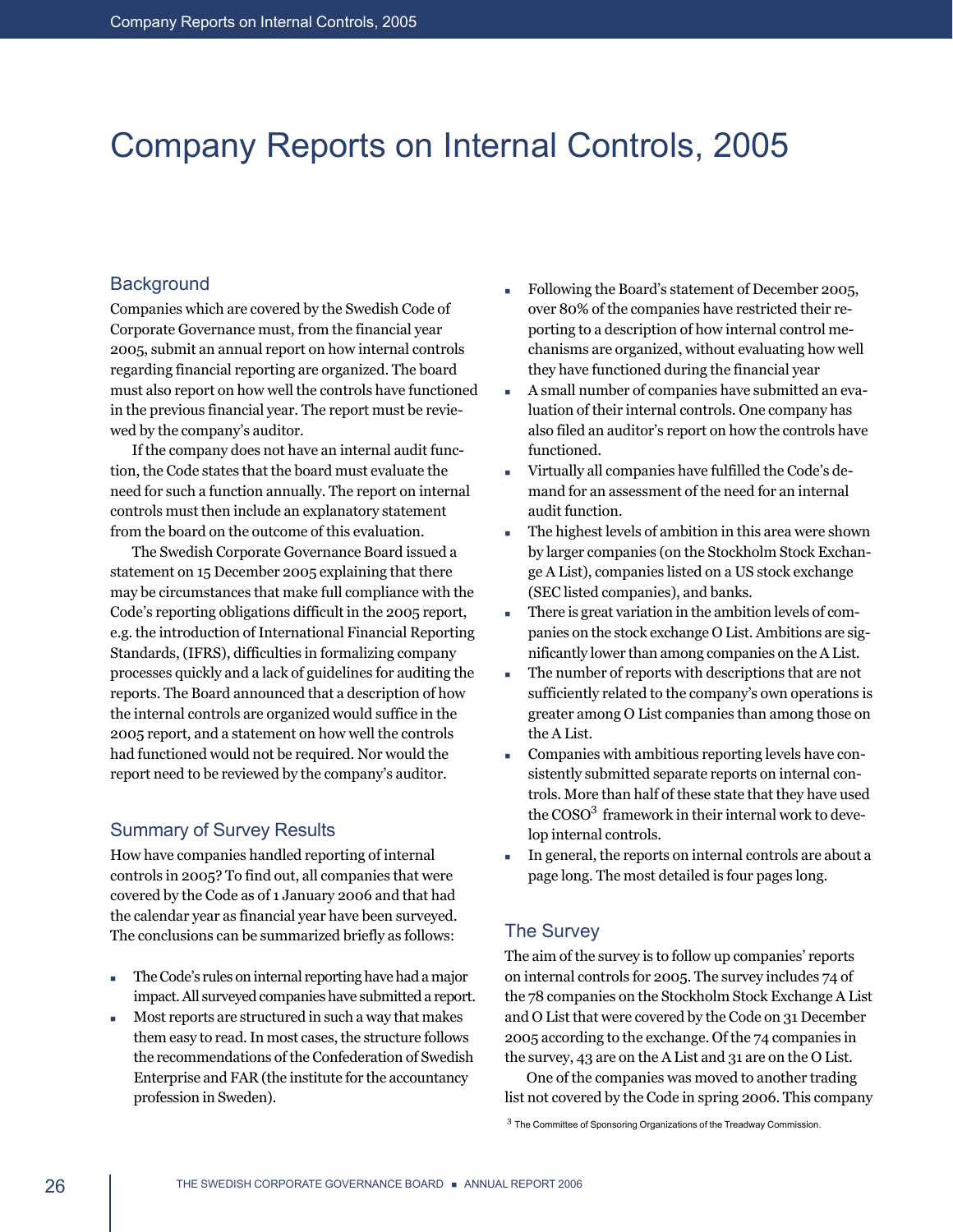was therefore excluded from the survey. Three companies were not included because they had split financial years.

### **Results**

### **Information included in a separate report or in the corporate governance report**

Table 1 shows that all surveyed companies submitted a report on internal controls, either in a separate report or as part of the corporate governance report.

#### **Report structure**

The survey found that 56 companies chose to structure the information on internal controls in accordance with the guidelines issued by the Confederation of Swedish Enterprise and FAR 2005<sup>4</sup>. Of companies on the A List, 77% followed the guidelines, compared with 74% of companies on the O List.

#### **Describing internal controls without evaluating**

The Swedish Corporate Governance Board's statement

**Table 1: Method of reporting information on internal controls**

of 15 December 2005 allows companies to limit their reporting on internal controls to a description of how they are organized, without providing an evaluation of how well they have functioned during the financial year. Table 2 shows that a large number of companies took advantage of this opportunity. Other companies have limited their reporting in the same way but without reference to the Board's statement.

#### **Companies that have submitted an evaluation**

Five companies have submitted some form of evaluation related to the information on internal controls. Three of these companies are on the A List and two are on the O List.

The evaluations are expressed in different ways. One company states that its internal controls are "good", another that its controls are "appropriate" and a third uses a combination of the two. A fourth company expresses its assessment in terms of risk and a fifth uses the term "well balanced control structure".

|                                           | <b>A List</b> |               | O List |      | <b>Total</b> |     |
|-------------------------------------------|---------------|---------------|--------|------|--------------|-----|
|                                           | Number        | $\frac{0}{0}$ | Number | $\%$ | Number       | %   |
| In a separate report on internal controls | 28            | 65            |        | 55   | 45           | 61  |
| In the corporate governance report        | 15            | 35            | 14     | 45   | 29           | 39  |
|                                           | 43            | 100           | 31     | 100  | 74           | 100 |

**Table 2: Reference to the Swedish Corporate Governance Board's statement of December 2005**

|                                                                                                    | <b>A List</b> |               | O List |      | <b>Total</b>  |      |
|----------------------------------------------------------------------------------------------------|---------------|---------------|--------|------|---------------|------|
|                                                                                                    | Number        | $\%$          | Number | $\%$ | Number        | $\%$ |
| Companies that only describe internal controls, with reference to<br>the Board's statement         | 37            | 86            | 25     | 81   | 62            | 84   |
| As above, but without explanation                                                                  | 5             | 12            | 5      | 16   | 10            | 13   |
| Companies that refer to the Board's statement, but also present<br>a description and an assessment |               | $\mathcal{P}$ | 1      | 3    | $\mathcal{P}$ | 3    |
|                                                                                                    | 43            | 100           | 31     | 100  | 74            | 100  |

<sup>4</sup> Board reports on internal controls regarding financial reporting, guidelines on the Swedish Code of Corporate Governance, issued by working groups at the Confederation of Swedish Enterprise and FAR, 17 October 2005.